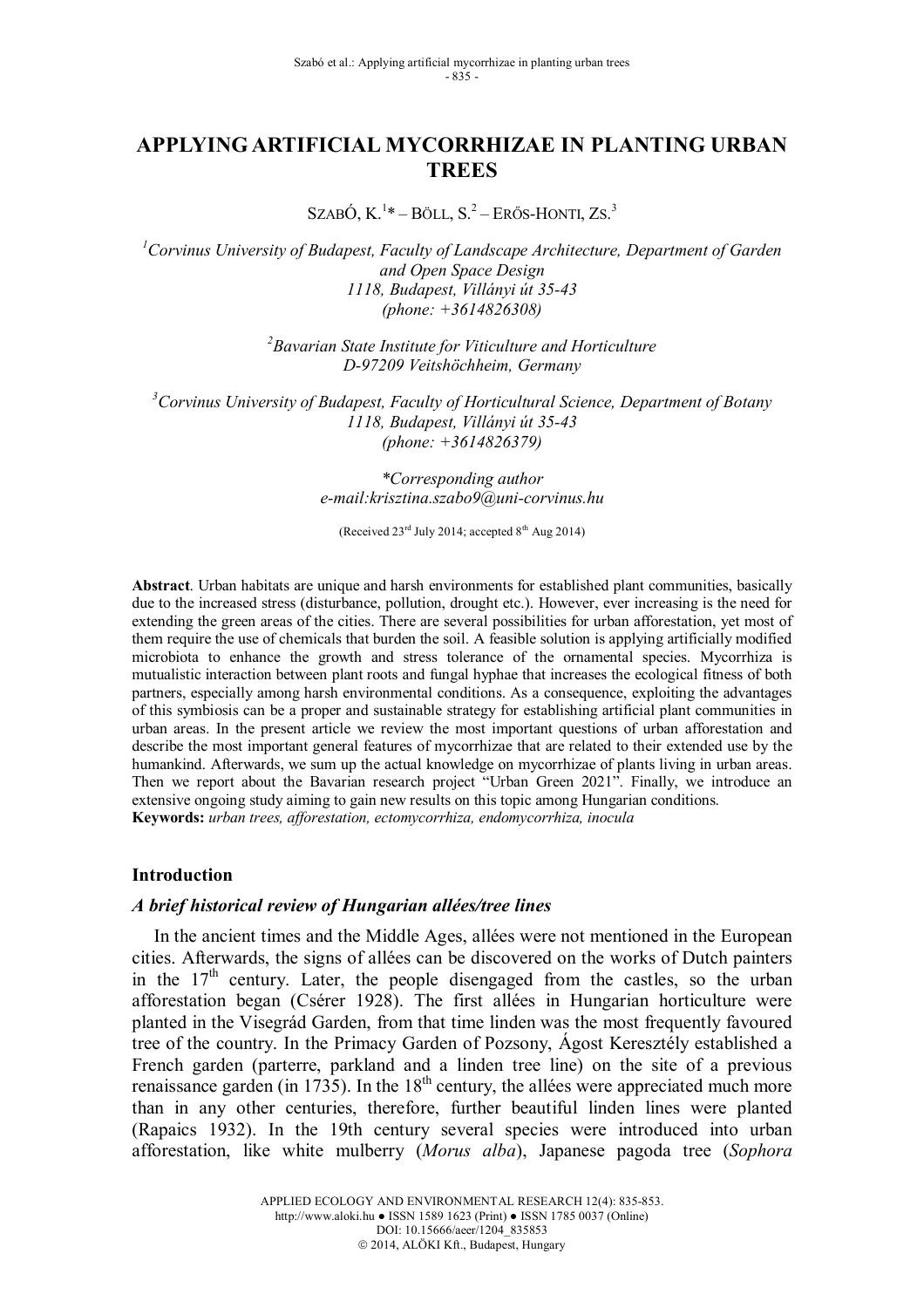*japonica* or rather lately *Styphnolobium japonicum*), green or red ash (*Fraxinus pennsylvanica*) and the black locust (*Robinia pseudoacacia*) from North America.

Epoches of favoured genera and species used in Hungary (Schmidt & Honfi 2006):

- Early 1900's the epoch of sycamore (*Platanus*) and horse chestnut (*Aesculus*);
- From 1950 until the early 1960's the epoch of white linden (*Tilia tomentosa*) and sorb species (*Sorbus*);
- From the end of the 1900's to nowadays species of hackberry (*Celtis*) and ash (*Fraxinus*);
- The spread of the American species like Indian bean tree (*Catalpa bignonioides*), honey locust (*Gleditsia triacanthos*);
- In the following years several other species extended in the allée from East Asia, e.g. Empress tree or royal paulownia (*Paulownia tomentosa*), China tree or golden rain tree (*Koelreuteria paniculata*), maidenhair tree (*Ginkgo biloba*) and the pear (*Pyrus* species) in the present epoch (Schmidt 2003, Vajna 2012).

The first urban allée in Budapest was established near the VIGADÓ, consisting of unidentified species was watered by prisoners (1789). According to Rapaics (1934) its trees were lindens and black locusts. The second urban allée was founded near the Chain Bridge from the bridgehead of Pest (1856). This was the first urban tree line by Radó's opinion (1981), but copper engravings seem to contradict this opinion. The planted trees were *Robinia pseudoacacia* and one individual of these locusts remained even till today.

# *Criteria for choosing species and cultivars in brief*

There are two most important viewpoints that should be taken into consideration being in close correlation with each other: the planted area and the planned plants. Important properties of the planted area are:

- location, exposure:
- climate: particularly the effects of frost or heatwave;
- soil: pH, groundwater;
- size of planted area in view of the size of root system and the crown;
- degree to which area is built up: buildings, sidewalks, overhead wires and subsurface wires;
- air contamination:
- pavements.

Important features of the planned plants are:

- height and width of the crown;
- stability (storm injury, wind tunnel);
- tolerance against drought and the high level of groundwater;
- resistance against pests and causative agents.

Once upon a time carriage drivers thought that the only purpose of planting urban trees was decoration, giving shade without disturbing the traffic. Then a list of requirements rose, like stress tolerance, ornamental value, central leader, trunk remains straight up through the crown, optimal crown, sturdy branch system (not fragile) and even that the tree has no fruits or if it has only little ones and thermo radiation, high concentration of salt and metal finally the capability of long leafy or late defoliation.

Of course, there are no such species or cultivars that fulfils all these requirements. The principal feature should be decided by the user's group (Biza 2006). Nowadays, in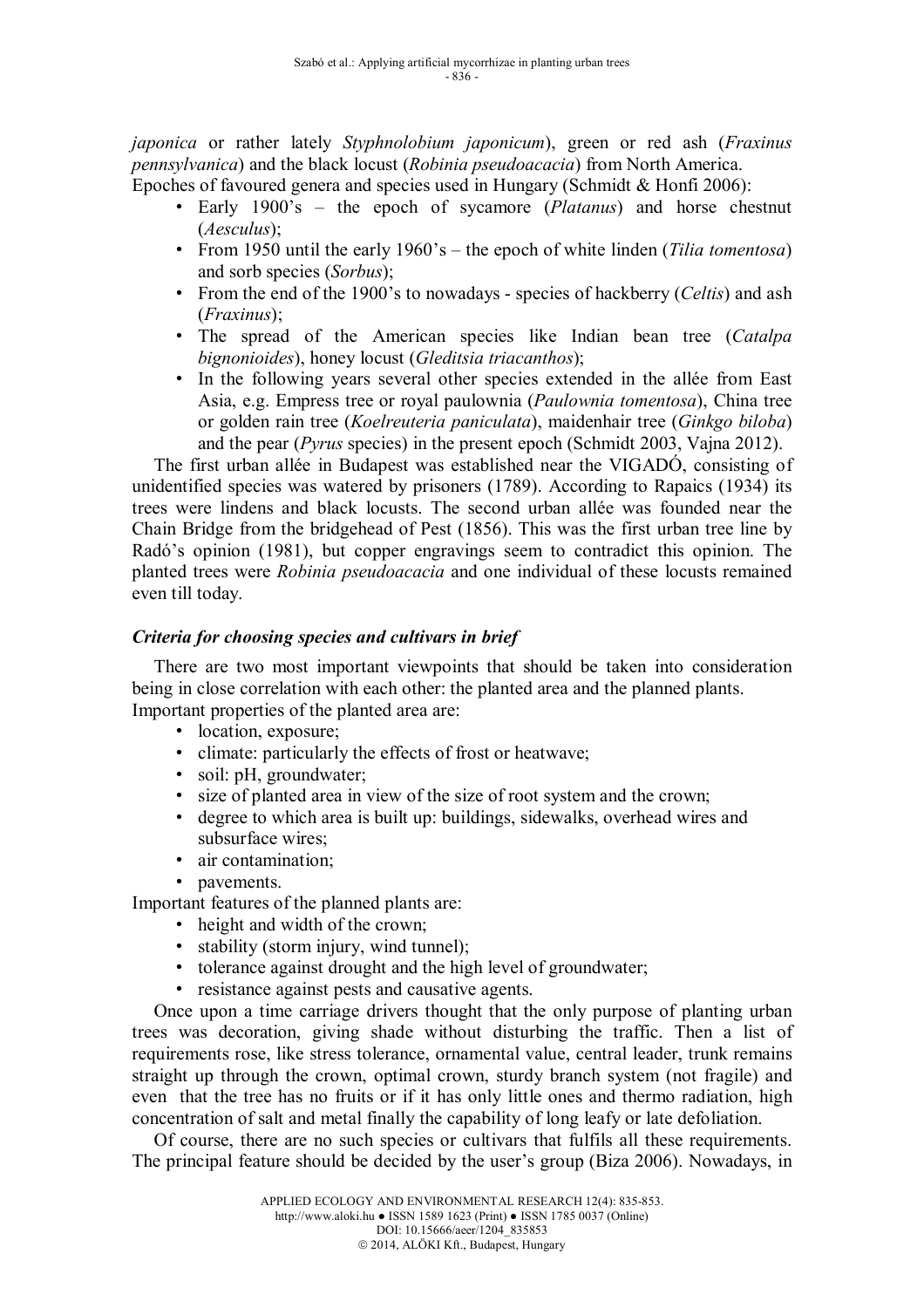the mass of asphalt and concrete the most important need is that the plant or the tree should survive the urban environment.

## **Overview of mycorrhizal interactions**

According to the most detailed definition (Brundrett 2004), mycorrhizae are intimate mutualistic interactions between modified absorptive organs (chiefly roots) of a plant (photobiont) and the hyphae of a fungus (mycobiont) with the main purpose of nutrient transfer between the organisms. Though this broadest accepted terminology refers also for symbiotic interactions of thallic plants (mosses or prothallia of pteridiophytes), sometimes called mycothalli or paramycorrhizae (Strullu-Derrien and Strullu 2007), for the purpose of urban plantations much more important are the eumycorrhizae, hosted by vascular plants.

Based on the anatomical structure, two main types of mycorrhizae have been distinguished since as early as the first description of the interaction in the 19<sup>th</sup> century (Trappe 2005). In the evolutionarily oldest type, called endomycorrhiza (Selosse and Le Tacon 1998, Brundrett 2002), the hyphae penetrates through the plant cell wall and form intracellular structures by invaginating the cell membrane (Smith and Read 2009). In the root cells the following structures may be present: *hyphal coil*s and/or multiply branching *arbuscule*s for the nutrient transfer between the mutualistic partners and *vesicle*s for the storage of lipids (Bonfante and Genre 2008). From the root surface, extraradical hyphae run far into the neighbouring soil areas. The now described socalled vesicular-arbuscular mycorrhiza (VAM) is the most widespread mycorrhiza type (Wang and Qui 2006) occurring on the roots of more than 67 % of angiospermous (Trappe 1987) and over 80% of all terrestrial plants (Smith and Read 2009), Though the spectrum of host plants is extremely wide (Harley and Harley 1987, Wang and Qui 2006) the fungal partners belong to a single phylum, Glomeromycota (Schüßler et al. 2001, Brundrett 2002). Due to its frequent occurrence in natural ecosystems, VAM interactions have been quite intensely studied for the last decades (Koide and Mosse 2004, Triparthi and Khare 2012), including its potential application for forestry and agriculture (Peterson et al. 1984, Azcón-Aguilar and Barea 1997, Gosling et al. 2006, Gianinazzi et al. 2010).

The other large group, ectomycorrhizae (EM) are characterised by an obvious mycelial mantle covering the fine roots, from which hyphae grows into the root forming an almost exclusively extracellular interface (Hartig-net) enwrapping the cortical cells (Bonfante 2001, Smith and Read 2009). From the mantle, different emanating elements (cystidia, hyphae, rhizomorphs) derive (Agerer 1999). Though merely 4-5% of vascular plants form ectomycorrhizae (Brundrett 2002), the most important forest trees of all climatic zones are amongst them (Wang and Qui 2006), which reveals a fundamental ecological significance of the symbiosis. Mycobionts of the interaction are either ascomycetes (Maia et al. 1996) or basidiomycetes, with an estimated number of 5-6000 species (Molina et al. 1992). The list of documented EM-forming fungi was compiled by several authors (De Román et al. 2005, Agerer 2006), but the number is continuously increasing.

In addition to the above mentioned mycorrhizal types, further categories are distinguished based on special anatomical features. A transitional state between ectoand endomycorrhizae is the ectendomycorrhiza bearing fungal mantle together with intracellular hyphal structures (Yu et al. 2001). Some mycorrhiza types of unique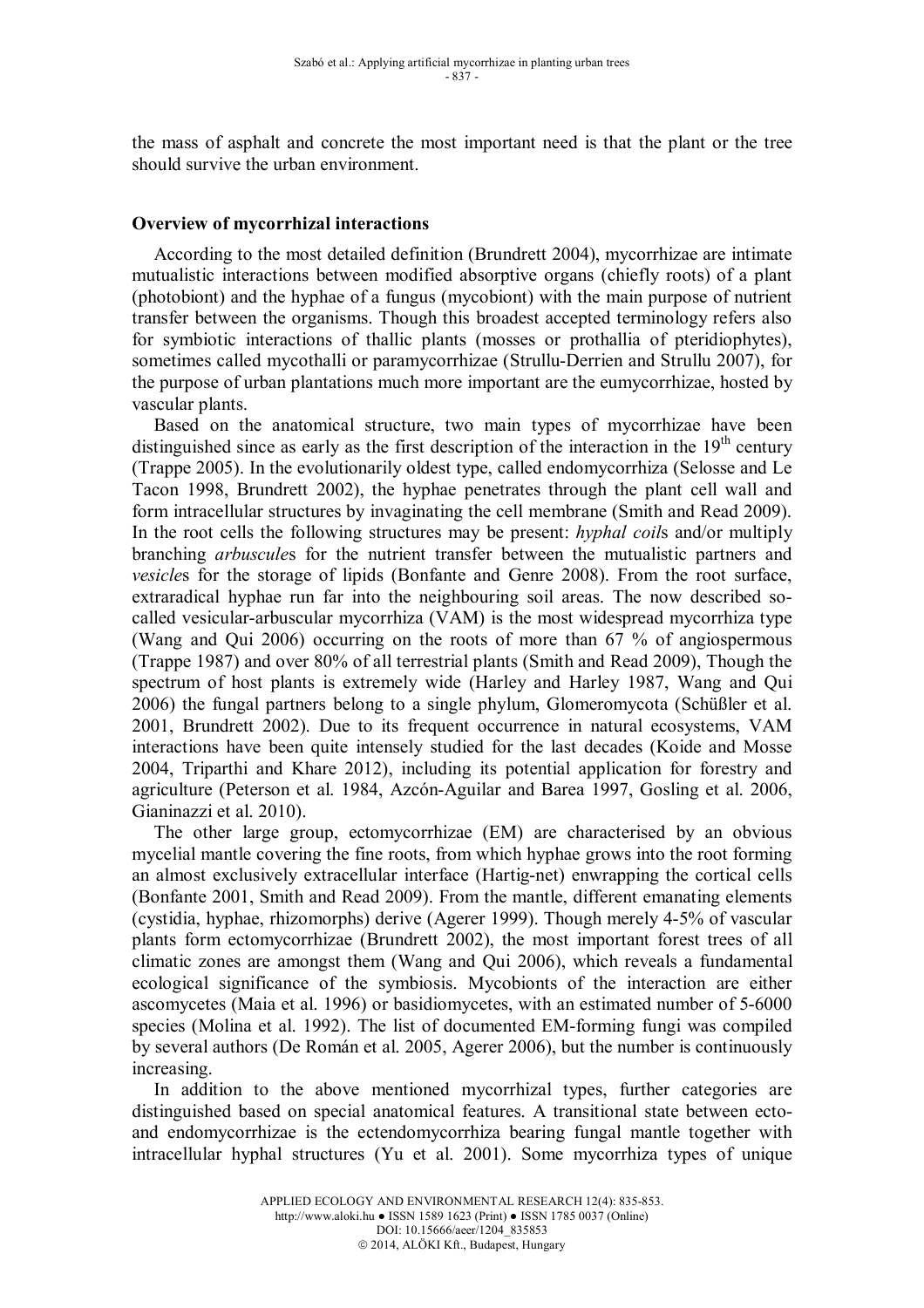anatomy are restricted to certain plant taxa, such as the ericoid (Straker 1996), arbutoid, monotropoid (Zelmer et al. 1996) and orchid (Rasmussen 2002, Dearnaley 2007) mycorrhizae. In addition to the structure-based classification, mycorrhizae can be categorised on the grounds of the quality of the ecological relationship between the fungus and its host (Brundrett 2004, Egger and Hibbett 2004). In this system fungusplant relationships form a continuum from the parasitic interactions formed by nongreen mycorrhizal plants explointing their fungal partners (Taylor et al. 2002, Selosse et al. 2006) through commensalisms (represented by endophytes – Jumpponen 2001, Newsham et al. 2009) right to the clearly mutualistic mycorrhizae.

The reciprocal benefit of the mutualistic partners is manifested at different levels (Johnson et al. 2006). The basic advantage is the nutrient transfer via the interface: the mycobiont gets organic molecules from the plant (Rosling et al. 2004, Grunze et al. 2004), while owing to their extrametrical mycelia, the fungi represent an enlarged water and mineral absorptive surface for the plant (Bucher 2007, Lee et al. 2013) together with the ability to degrade and so transport the of the stored nutrients of dead organic materials (Smith and Read 2009). Furthermore, the presence of mycorrhizae protects either directly or indirectly against different forms of stresses (Nadeem et al. 2014) including both abiotic factors (drought – e.g. Di Pietro et al. 2007, Wu et al. 2013, heavy metals – e.g. Ott et al. 2002, Hildebrandt et al. 2007 or cold – Tibbett et al. 2002, Wu and Zou 2010) and pathogens (e.g. Pozo and Azcón-Aguilar 2007, Cameron et al. 2013). As a consequence, on the population level, the benefit for the partners is the increased overall fitness (Johnson et al. 2006).

The advantageous relationship between the fungal and plant communities of a certain area is hidden in the diversity of species and ecological functions (Buscot et al. 2000, Feddermann et al. 2010). In natural assemblages poor in plant species may bear their diversity potential belowground in their fungal (often mycorrhizal) microbiota (Dahlberg 2001). Mycorrhizae may be sorted into different functional groups, even within a single anatomical category, based on the nutrients mobilised (Feddermann et al. 2010) or the way how they explore their habitat (Agerer 2001). The high species diversity causing redundancy in ecological functions may stabilise the community of formed by mycorrhizal plants. Besides, high species richness enables the development of diverse ecological relationships at a certain habitat. Since the mycelium of a fungus may form mycorrhizae with roots of several individuals (Lian et al. 2006) and on the root system of a single plant may host mycorrhizae of several fungal species at a certain time, and the mycelia of certain fungi may anastomose with each other (Jakobsen 2004), plants are interconnected into a physiologically continuous system ('common mycelial network', CMN) (Selosse et al. 2006). The experimentally proven ecological consequences of CMN are manifold, from the nursing of suppressed (e.g. shaded) plants right to such indirect parasitic interactions as those of myco-heterotrophic and myxotrophic plants gaining organic molecules or nutrients without an equal compensation (Selosse et al. 2006, Simard et al. 2012).

As members of ecosystems, mycorrhiza and mycorrhizal fungi have profound impacts on the abiotic environment. The role of fungal mycelia (including emanating hyphae of mycorrhizae) on soil characteristics is studied by the field of geomycology (Burford et al. 2003, Gadd 2007). Mycorrhizal fungi contribute significantly to soil development (Johnson et al. 2006) by improving the soil structure via adhering soil particles (Moreno-Espindola et al. 2007, Miransari et al. 2009), mobilising insoluble nutrients from minerals (Landeweert et al. 2001, Winkelmann 2007) or dead organic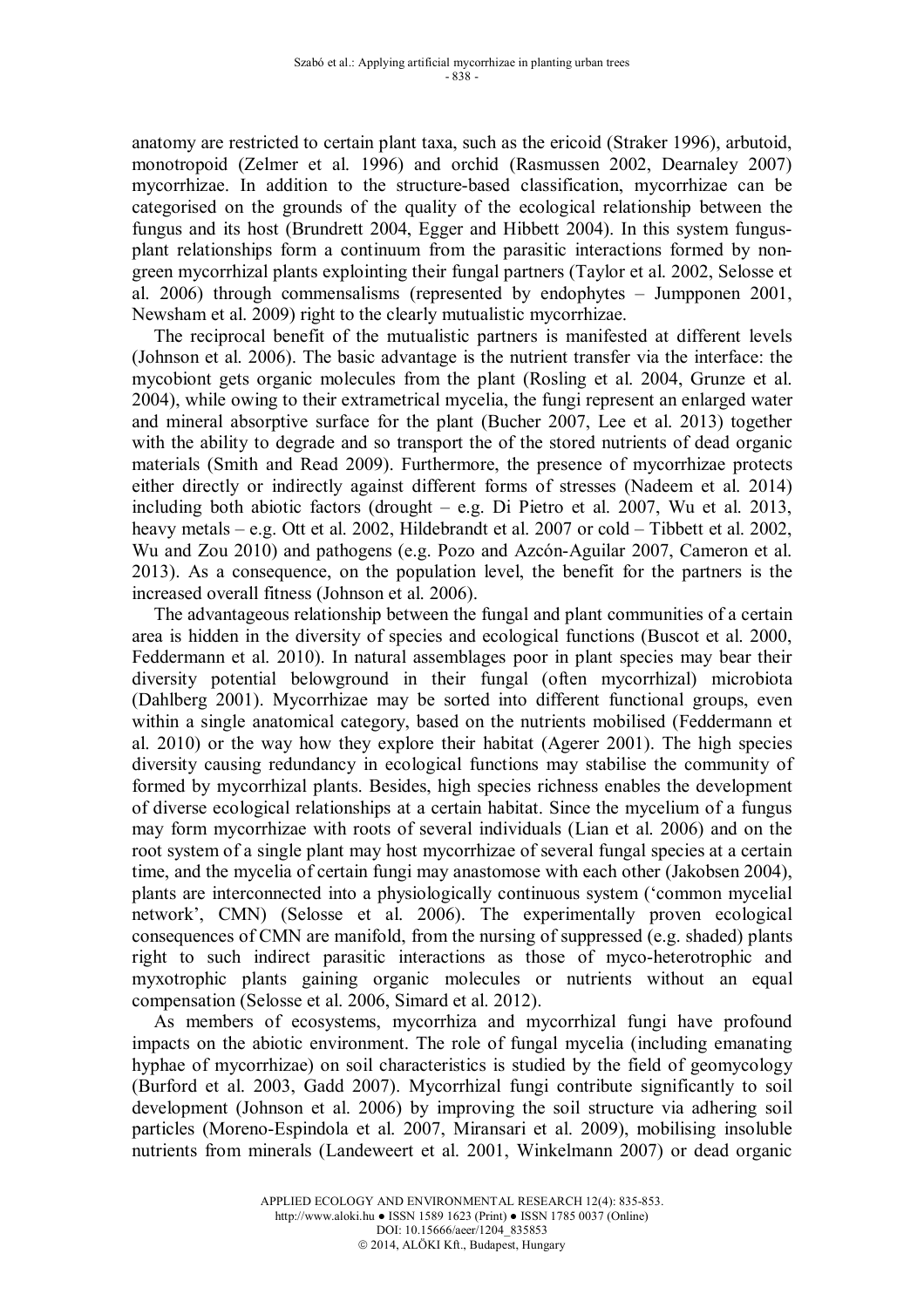matter (Smith and Read 2009) as well as taking part in the biogeochemical cycles of the elements (Millard et al. 2007, Paul et al. 2007, Veresoglou et al. 2012). Beside their effect on the soil, mycorrhizal interactions have profound consequences on the resilience of natural ecosystems against the components of the global climatic change (reviewed e.g. by Mohan et al. 2014).

Owing to their multi-level beneficial effects, mycorrhizae are utilised in a manifold way by the humankind. By preserving stress caused damages and increasing growth rate and thus the commercial yield and quality, artificial inoculation is applied by agriculture (Stützer et al. 2008, Linderman 2008, Takács et al. 2008, Gianinazzi et al. 2010), for micropropagated plants in orchards (Balla et al. 2008) and in forestry (Peterson et al. 1984, Haselwandter and Bowen 1996) as means of sustainable development (Rooney et al. 2009). Being biological agents, their application can substitute for different chemical treatments, first of all this is the reason why they can be related to sustainable development, but mycorrhizae are even more directly applied by nature conservation for recultivation (Estaún et al. 2008), as well as for *in situ* (Turrini and Giovannetti 2012) and *ex situ* plant protection (Bothe et al. 2010) and as a way of bioremediation (Khan et al. 2000).

## **Mycorrhizae in urban environments**

Fungi of urban environments belong to different ecological functional groups living in manifold interactions with plants and animals. In addition to spores, indoor fungi (living in buildings), parasites and fungi of the phylloplane – similarly to the native habitats – significiant is the role of mycorrhizal fungi in these habitats (Newbound et al. 2010). Although the mycorrhizal status of the most important ornamental plants is included in general reviews compiling the known literature on mycorrhizal plants (e.g. Harley and Harley 1987, Wang and Qiu 2006), some publications focus straight on the colonisation of urban samples (e.g. Gáper 1989, Baxter et al. 1999, Timmonen and Kauppinen 2008, Bainard et al. 2011, Karpati et al. 2011, Karlinski et al. 2014).

The comparison of the mycobiota of rural and urban habitats revealed admirable differences between the natural and disturbed areas. In general, the decrease of species diversity and shift in species composition was observed on the level of macrofungi (Newbound et al. 2010, Barrico et al. 2012) as well as when comparing the soil microbiota using high throughput sequencing methods (Jumpponen et al., 2010). For endomycorhhizal glomeromycetes never form sporocarps, studying the EM community seems to be easier due to the presence of their sporocarps. However, it has been accepted already for decades that above-ground view cannot be exactly related to the below-ground composition, either in case of EM fungi (Gardes and Bruns 1996, Dahlberg et al. 1997, Horton and Bruns 2001). Consequently, works based on mycorrhiza samples reveal the real effects of urban disturbances. Nevertheless, trends similar to the fruitbody-based studies were gained from the mycorrhiza based studies. Almost each result indicated decreased species richness yet unchanged EM colonisation level at low disturbance (Baxter et al. 1999, Gebhardt et al. 2007, Bainard et al. 2011, Karpati et al. 2011, Tyburska et al. 2013). Interestingly, EM communities of the disturbed (i.e. urban) sites included a generally shared species group ('Urban EMF suite' – Del Tredici 2010 cit. in Karpati et al. 2011, Timmonen and Kauppinen 2008) in addition to the 'site specific' species (Gebhardt et al. 2007). From the disturbed sites, the EM species of the late successional stages were missing (Karpati et al. 2011).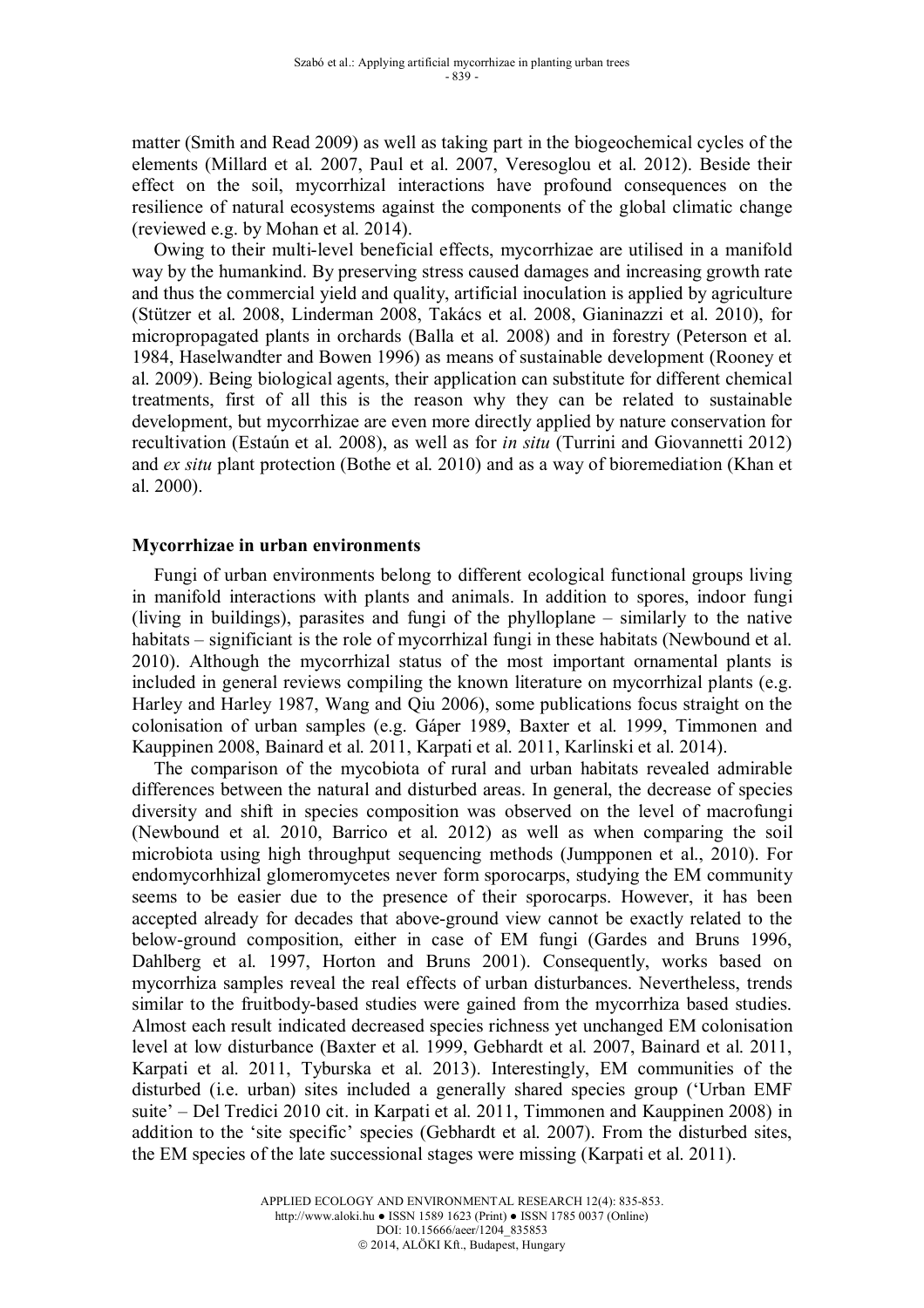The level of endomycorrhizal colonisation was found to be decreased (Bainard et al. 2011, Tyburska et al. 2013) or just slightly affected by the urban environment (Karlinski et al. 2014), while the composition of VAM-community became impoverished to different levels depending on the current land-use and land-use history (Stabler et al. 2001, Cousins et al. 2003). A general view is that EM fungi are more seriously affected in urban habitats, and they are suppressed by increasing saprotroph dominance (Newbound et al. 2010) thus VAM might be a more important symbiosis in disturbed urban areas (Bainard et al. 2011). However, it is important to note that occurrences of different fungal functional groups have a seasonal alteration throughout the year (Jumpponen et al. 2010).

Characteristic changes of the environmental factors caused by the humankind lie in the background of the observed changes in community traits. Urban sites are intensely polluted, their soil has high nitrogen depositions and it suffer regular, often serious mechanical disturbances (Baxter et al. 1999, Cairney and Meharg 1999, Egerton-Warburton and Allen 2000, Khan 2001, Polanco et al. 2008) each bearing a proven negative effect both on the root parameters (Karlinski et al. 2014) and on the fungal communities (Bernatzky 1974, Stabler et al. 2001, Bainard et al. 2011, Jumpponen and Jones 2010, Jumpponen et al. 2010, Vauramo and Setala 2010). Although mycorrhizae of natural sites also have to face different disturbances (e.g. Gehring and Whitham 1992, Byrd et al. 2000, Jones et al. 2003), their effect is less deleterious, just like in urban sites in a state close to natural (Lothamer et al. 2014). Therefore, keeping urban stands in a state similar to the native ones may be more resistant to the humankind caused stresses. A certain aspect of this is keeping the soil mycobiota as intact as possible, which can be enhanced by close natural stands that can serve as resources for fungal propagules (Cousins et al. 2003, Schaefer 2011) and from where mutualist fungi can immigrate via wind-dispersal or any other transporting agents (Stabler et al. 2001).

Beside harsh environmental conditions, a further problem of establishing urban ecosystem is the fact that quite frequently non-native species are introduced. The ability of introduced species to utilise native mycorrhizal community is proven for both EM (Tedersoo et al. 2007) and VAM (Cousins et al. 2003) hosts. Nevertheless, introduced non-native stands always had less diverse fungal communities, as it was revealed by both sporocarp (O'Hanlon et al. 2013) and mycorrhizal surveys (Cousins et al. 2003, Dickie et al. 2010, O'Hanlon and Harrington 2012). While native hosts live in mutualism with rare and more exclusive EM taxa (Lothamer et al. 2014), the mycorrhizae of introduced plants are chiefly cosmopolitan and wide-distributed fungi (Trocha et al. 2012). Nevertheless, among certain environmental conditions similar studies led to inconsistent results, for instance, non-native pine trees had higher EM sporocarp and root tip diversity compared to a native *Pinus* (Trocha et al. 2012). The decreased mycorrhizal diversity of introduced species may be traced back to diferent facts: non-native plants alter the soil microbiota (Bahram et al. 2013, Kohout et al. 2011), these plants (especially the invasive ones) might be less dependent on mycorrhizae (Pringle et al. 2009) and planting aliens means a co-invasion of their endophytic (Knapp et al. 2012) and mycorrhizal fungi at the same time (Cousins et al. 2003, Tedersoo et al. 2007, Vellinga et al. 2009, Dickie et al. 2010) that may overcompete the native species. Unfortunately, the invasion biology of mycorrhizal fungi is just rarely discussed (Vellinga et al. 2009). Besides, since urban sites are mostly dominated by non-mycorrhizal or facultatively mycorrhizal plants (Jumpponen and Egerton-Wahrburton 2005 cit. in Karpati et al. 2011), the low proportion of mycorrhizal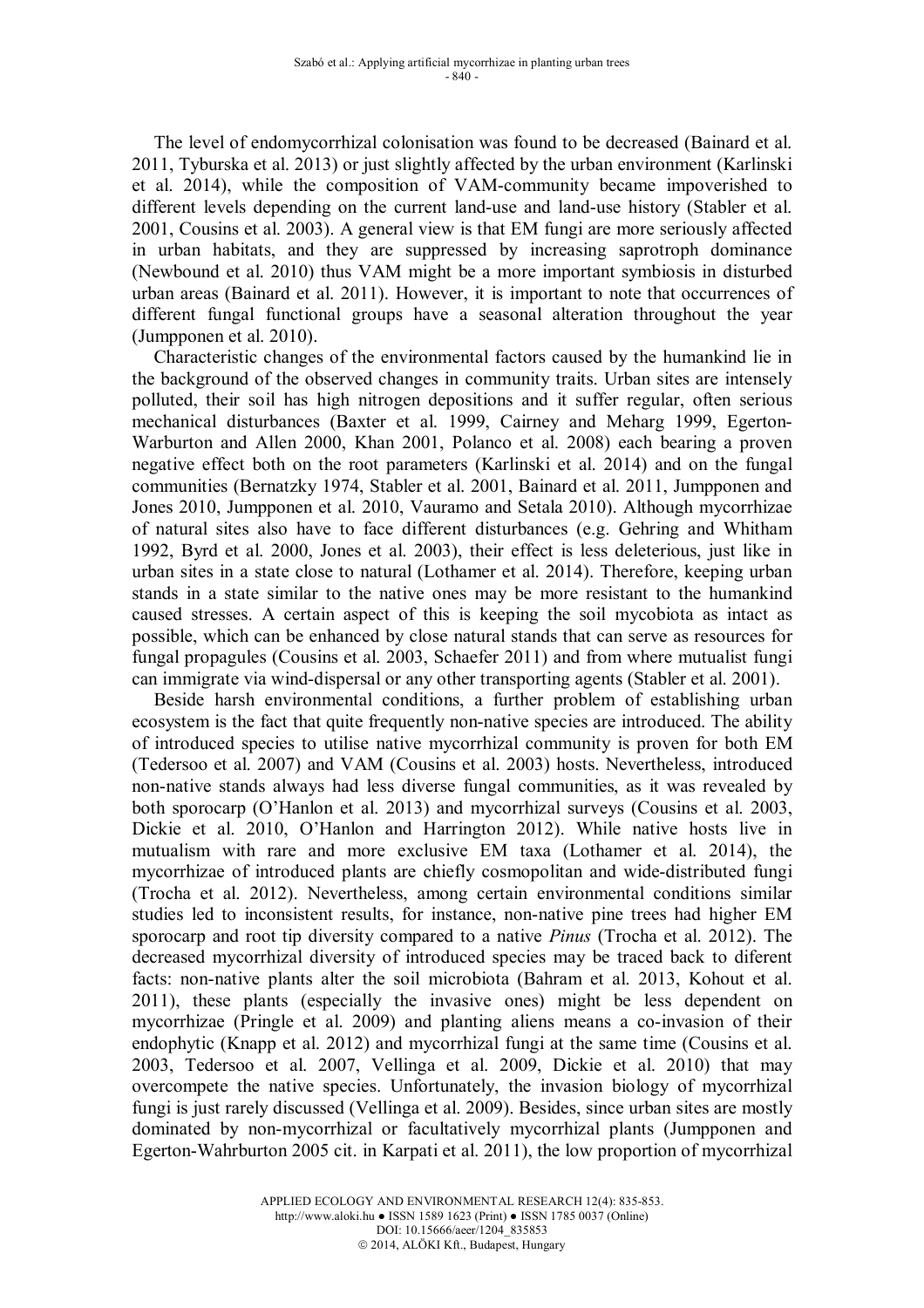plant species may also decrease the mycorrhizal diversity of the soil (Bainard et al. 2011). Moreover, according to some authors (e.g. Trocha et al. 2012) native trees had a longer evolutionary time to adapt to the local community. At the same time, introduced ornamental species both use the native fungal community for their survival (Cullings et al. 2000, Bahram et al. 2013), as well as their co-introduced mycorrhizae (see above). A possible solution might be if native hosts are preserved among the introduced ones, because this way a considerably high proportion of the native fungal community can be preserved (Lothamer et al. 2014), and these 'refugial' plants aid to keep up a kind of 'ecological memory' of the soil microbiota (Schaefer 2011).

In order to enhance the establishment of urban plantations, another rational idea, i.e. the use of artificial mycorrhizae, rose as early as in the 1980's (Kuhns 1980). Despite these early thoughts, even at the beginning of the third millennium this solution was only a 'rare practice' (Pauleit et al. 2002), although a conceptual decision model for predicting its success had been elaborated by then (Findlay and Kendle 2001). The background of this method is the importance of mycorrhizae in plants' resistance against urban soil disturbances (Polanco et al. 2008) and the low level of available fungal inocula in disturbed soils (Bainard et al. 2011). (However, some results debate this latter observation – Tarvainen et al. 2011.) Knowing that introduced plants may adapt to native microbiota, the mostly recommended technique is using the native fungi in the process (Chan and Griffith 1991, Fini et al. 2011). The positive effect of mycorrhization was found to be even more significant when co-inoculation of rhizobacteria was applied (Rao et al. 2006).

Although nowadays commercial products with impressive predicted effect are available on the market, and their flexibility allows the inclusion of the mycorrhizal technology to integrated plant production systems and recently has an economically growing market (Feldmann 2008). Some of them are proven to be advantageous for the ornamental hosts (Lanthier 2009), the results of studies using them are inconsistent (Gilman 2001, Ferrini and Nicese 2002, Weissenhorn and Külling 2008). The use of AMF inoculum is recently facing a highly diverse host plant spectrum and diverse substrates for specific uses at the front-end in the market. Recently, more and more positive cost/benefit relationships of mycorrhiza use lead to the development of bioproducts containing AMF (Schneider and Feldmann, 2007; Young, 2005; Gianninazzi et al, 2002) or combination of AMF and bacteria (Ravenskov and Jakobsen, 1999).

Inoculation may be accomplished either in the nurseries or in the target site. When inoculated in nurseries, the lowest mycorrhizal diversity is observed here (Rao et al. 2006), then these fungi are outcompeted by the micorrhizosphere of the urban environment for nursery mycorrhizae are not adapted to street conditions (Timmonen and Kauppinen 2008). In the long run, the most characteristic change of the mycorrhizal community of previously inoculated plants is the increasing proportion of EM of longdistance exploration type (Fini et al. 2011). When inoculating with artificial methods, it should also be born in mind that the target site itself may have the potential for infecting the trees (Appleton et al. 2003), so in such habitats, this procedure would be unnecessary (Findlay and Kendle 2001), depending on the amount of available inocula.

The exact strategy how inoculation is carried out is of admirable importance. Ortaş et al. (2004) tested several techniques to develop suitable inoculum strategies. Ortas (2008) found in the Eastern Mediterranean Horticultural Region that sometimes if mycorrhizal inoculated seedlings are not well infected with mycorrhizae spores, it may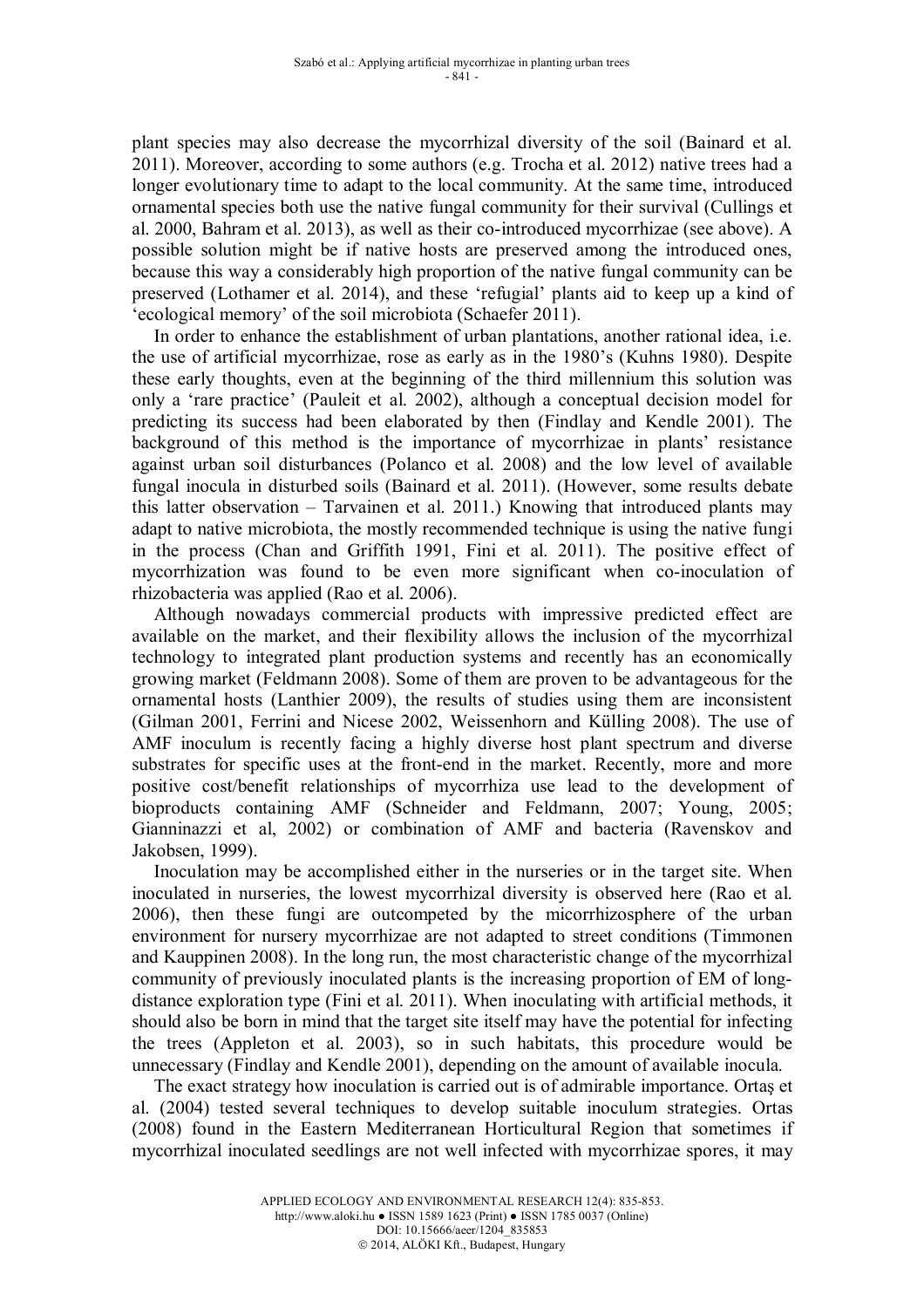be necessary to re inoculate them during transplantation to the soil. Most of the time re inoculation seems to give a better response. But it is important to produce well inoculated seedlings. If seedlings are not infected with mycorrhiza, usually there is high mortality.

Fortunately, today we are already aware of the results of long-term monitoring studies on the level of mycorrhization and its result on physiological parameters following artificial inoculation (Ferrini and Fini 2011). These reveal that host species and site characteristics affect the speed of colonisation. When the physiological, growth and nutrition parameters were measured after artificial inoculation, all were found to be improved, in general (Stabler et al. 2001, Zandavalli et al. 2004; Kapoor et al. 2008, Ferrini and Fini 2011, Garcia et al. 2011). Pre-mycorrhization helped some tree species to establish after transplantation, and grew faster during their first season in the field. Mycorrhizal inoculated *Acer platanoides, Acer saccharinum, Celtis occidentalis, Fraxinus pennsylvanica* and *Gleditsia triacanthos* species were observed by Chapdelaine et al (2008) and after two month in the field, non-inoculated control plants generally had smaller trunk diameters than pre-mycorrhized trees and their levels of AM colonization remained lower.

As it was proven, sometimes not the growth itself was enhanced by the artificial inoculation, but physiological traits related to drought stress were ameliorated (Fini et al. 2011). The application of AMF inoculums were examined in semi-arid regions, under greenhouse conditions in Israel for a variety of ornamental crops (herbaceous plants) AMF inoculation can retain plant growth and allow overcoming potential stresses under horticulture practices (Koltai et al 2008). Some authors state that better growth and nutrient response of host plants are not explained by high mycorrhizal colonisation but by the changes in ectomycorrhizal diversity in artificially inoculated hosts (Baxter and Dighton 2001).

As a general conclusion, we can state that mycorrhizal fungi could play an essential role in soil reclamation because they help in recovering biological activity, improving physical properties of soil and mobilizing accumulated minerals (Calvet et al*.* 2001). Moreover, using artificial inocula is a cost-effective solution for establishing urban plantations of both native and non-native species. Since the use of excess water and fertilisers can be substituted this way, this method means less load on the environment, too (Tschirner et al 2008, Fini et al. 2011) and so applying mycorrhizae can be integrated into sustainable strategies of plant production (Varghese 2000).

## Testing stress-tolerant tree species in the Bavarian research project "Urban Green **2021"**

Roadside trees have to constantly face a great number of devitalizing stress factors as they are situated in a highly unnatural environment with greatly confined tree pits. During summer months roadside trees often suffer from drought and heat stress, especially at night, owing to the radiation reflection of buildings and paved surfaces. Climate change causing rising temperatures and increased drought stress during summer (see for example 2003, 2006 and 2010) as well as more frequent weather extremes is further aggravating this stress situation. There is some evidence that in our latitudes some of the traditional urban tree species will not always be able to meet future requirements (Roloff et al. 2009), as they won't fit aesthetic standards any more (e.g. *Cameraria ohridella* on *Aesculus hippocastanum*), are becoming increasingly a safety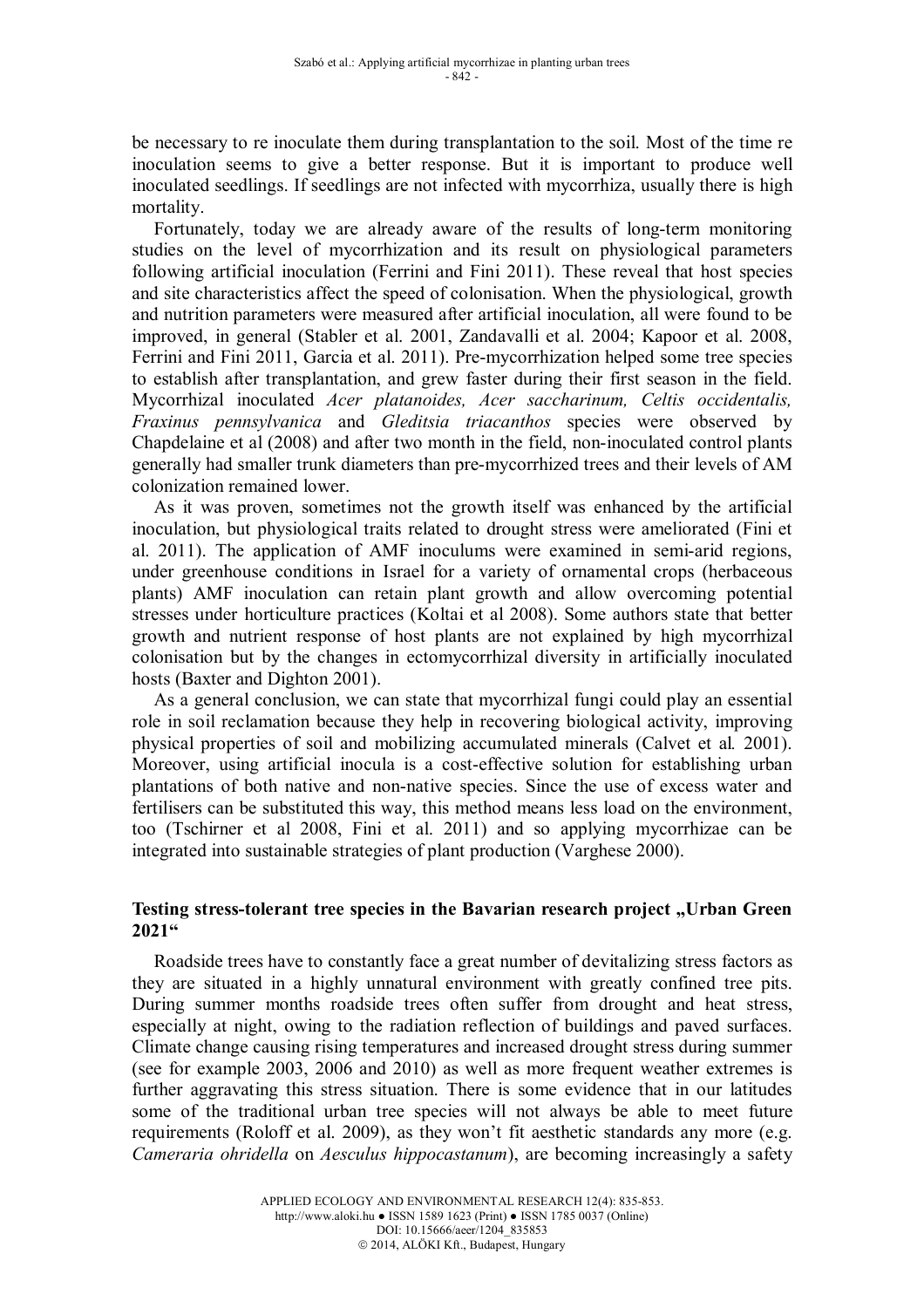risk (e.g. *Massaria* on the London plane) or will fail completely (e.g. ash dieback disease on native *Fraxinus* species).

To broaden the presently limited repertoire of urban tree species and to find out, which species or cultivars are able to tolerate the expected future climate conditions in our cities, a long-term project has been started, testing 20 promising tree species in three Bavarian cities with different local microclimates from 2010 to 2021 (*Table 1*). When selecting the various tree species their natural habitat requirements were considered as well as their drought and frost resistance and susceptibility for diseases and pests. Also urbanistic aspects as habit and crown shape of the trees were selection criteria.

*Table 1 Test tree species/ cultivars in research project "Urban Green 2021", their associated mycorrhiza-types (AM =arbuscular mycorrhiza, EM=ectomycorrhiza) and evaluation of their winter-hardiness (1- very high frost tolerance, 2 – high f.t., 3 – limited f.t., 4 – no f.t., ? – unknown f.t.)*

| <b>Test tree species/cultivars</b> | Mycorrhiza-<br>type | Frost<br>tolerance<br>"Urban<br><b>Green 2021"</b> | Winter<br>hardiness<br><b>Roloff</b> et<br>al. 2009 |
|------------------------------------|---------------------|----------------------------------------------------|-----------------------------------------------------|
| Acer buergerianum                  | AM                  | 3                                                  | 1                                                   |
| Acer monspessulanum                | AM                  | 1                                                  | $\overline{2}$                                      |
| Alnus x spaethii                   | <b>EM</b>           | $\overline{2}$                                     | 1                                                   |
| Carpinus betulus 'Frans Fontaine'  | EM                  | $\overline{2}$                                     |                                                     |
| Celtis australis                   | AM                  | 4                                                  | $\overline{3}$                                      |
| Fraxinus ornus                     | AM/EM               | 1                                                  | $\overline{4}$                                      |
| Fraxinus pennsylvanica 'Summit'    | AM/EM               | 1                                                  | 1                                                   |
| Ginkgo biloba (male selection)     | AM                  | $\overline{2}$                                     | $\overline{2}$                                      |
| Gleditsia triacanthos 'Skyline'    | AM                  | 1                                                  | $\overline{2}$                                      |
| Liquidambar styraciflua            | AM                  | 1                                                  | $\overline{3}$                                      |
| Magnolia kobus                     | AM                  | 1                                                  | $\overline{2}$                                      |
| Ostrya carpinifolia                | EM                  | $\overline{2}$                                     |                                                     |
| Parrotia persica                   | AM/EM               | $\overline{2}$                                     | $\overline{\mathcal{C}}$                            |
| Quercus cerris                     | EM                  | 1                                                  | $\overline{2}$                                      |
| Quercus frainetto 'Trump'          | EM                  | $\overline{\mathcal{L}}$                           | $\overline{2}$                                      |
| Quercus x hispanica 'Wageningen'   | EM                  | $\overline{\mathcal{L}}$                           | $\overline{?}$                                      |
| Sophora japonica 'Regent'          | AM                  | 3                                                  | $\overline{2}$                                      |
| Tilia tomentosa 'Brabant'          | AM/EM               | 3                                                  | $\overline{2}$                                      |
| Ulmus 'Lobel'                      | AM/EM               | 1                                                  |                                                     |
| Zelkova serrata 'Green Vase'       | AM/EM               | 3                                                  | $\overline{2}$                                      |

In the different cities, each tree species was planted 8-fold (in some cases only 6-fold for lack of space), altogether summing up to 460 test trees. The different study sites in Bavaria, Germany are located at Würzburg (a city with above average summer temperatures and drought periods (viticultural climate), apt to test the trees for drought and heat resistance), Hof/ Münchberg (the coldest test site influenced by continental climate with the highest number of ice days, suited to test the frost tolerance of the trees), and Kempten (at the foothills of the Alps, with a moderate climate and a high precipitation pattern). At all sites standardized soil substrates with high load bearing properties were used that are in accordance with the recommendations of the Research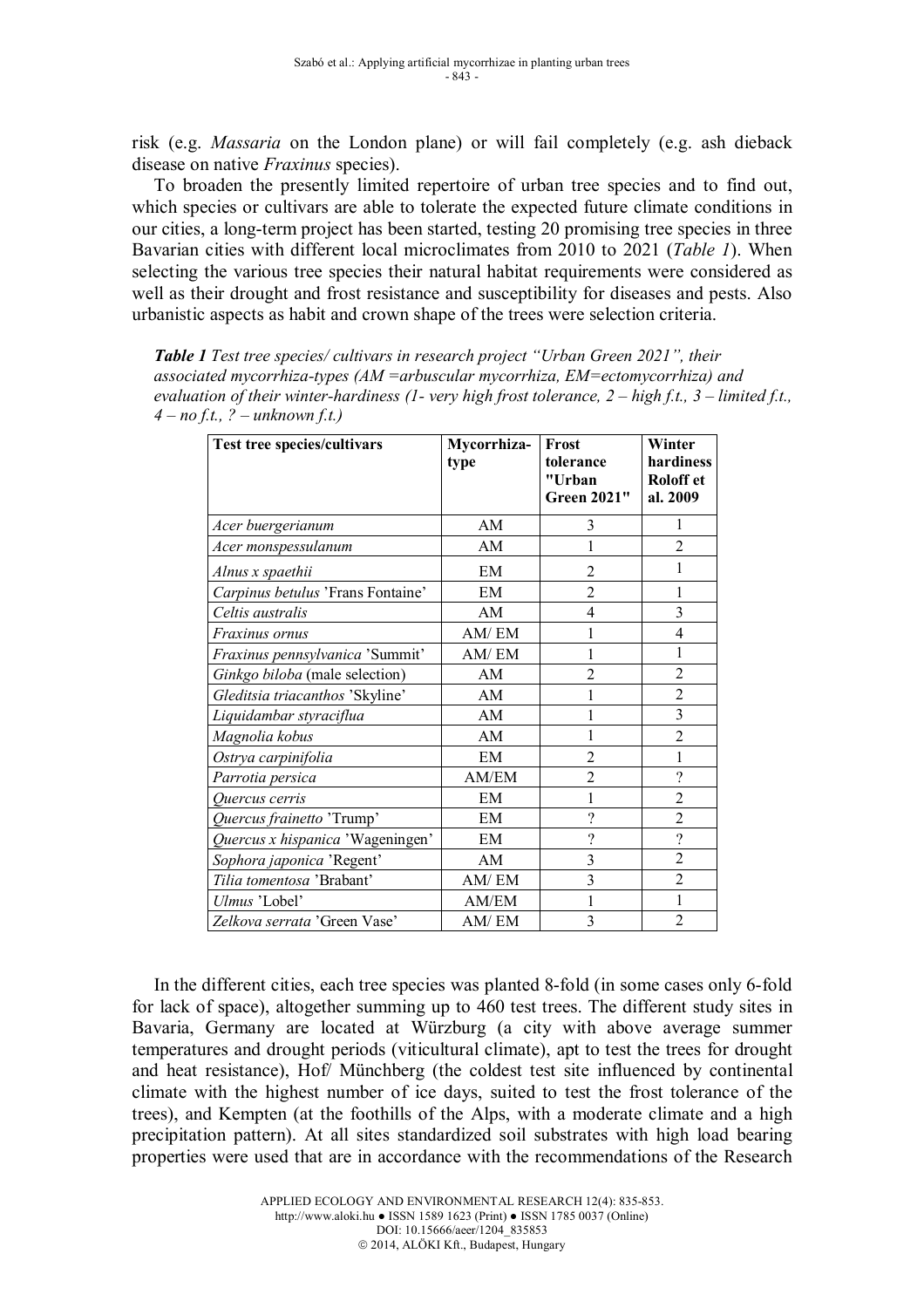Society for Landscape Developing Landscape Construction. These substrates are onelayered to prevent superficial root growth and have a high air capacity as well as a high usable water capacity. The high pore volume guarantees good root penetration into great depth. The tree pits have a standardized size of  $8m<sup>3</sup>$  and a fixed depth of 1,50m. Planting and maintenance procedures were specified according to current practice.

Increasingly, mycorrhizal fungi products are used for tree maintenance, especially when old trees are restored. There are a number of positive reports (Kutscheidt 2006), however there are hardly any experimental data available on the effectiveness of such products (but see Ferrini & Fini 2011b). Yet, considering the acknowledged significance of mycorrhizal fungi in stressful habitats (Raman & Mahadevan 1996, Feldmann 2008), the application of mycorrhizal fungi products might be particularly effective at urban sites. In this project a controlled application of species-appropriate mycorrhizal fungi preparations to half of the experimental trees was carried out during planting at all sites (*Table 1*). This should supply data to answer the question if the application of mycorrhizal fungi can alleviate the "plant shock" and promote growth and health of roadside trees. At the planting, samples of fine roots of the trees, of the soil of the tree balls, and of the pit substrate were taken to determine the initial mycorrhizal status of the nursery trees as well as the fungal spore content of the pit substrate. At one study site the mycorrhizal status as well as the mycorrhiza species composition is followed up over the years for several experimental tree species. Mycorrhiza composition is determined by morphotyping and by molecular analysis. First results are described by Herrmann et al. (2011, 2013).

Twice a year, during late spring and early fall, a screening of the experimental trees is carried out where frost and drought damages, crown vitality and health status are scored and various growth parameters are measured. In addition, assisted by the municipal garden offices of the partner cities, the phenology of the different tree species are monitored at the different sites, i.e. the calendar week of bud burst, leaf coloring and leaf fall are recorded. This allows not only to assess the risk of late frost damage but also to determine the length of the vegetation period (no. of weeks between bud burst and leaf coloring) of the different experimental tree species at the different sites.

As roadside trees have to be regularly watered during their initial growth phase after planting, data on the drought resistance of the experimental trees are not yet available. However, the pronounced winter of the past years allow to present preliminary results on the frost tolerance of the different tree species which compared to the winter hardiness evaluation of urban tree species by Roloff et al. (2009; *Table 1*). Our results led to a more negative rating of these species/cultivars. However, the evaluation of Roloff et al. (2009) is based on literature of tree species, not specific cultivars, and it does not consider frost splitting risks in its ratings. In contrast, *Acer monspessulanum, Fraxinus ornus, Liquidambar styraciflua, Magnolia kobus* and *Quercus cerris* exhibited a greater frost hardiness in this project than described by Roloff et al. More detailed results are found in Böll et al. (2014).

## **Introduction to the first extensive case-study on urban trees in Hungary**

In Hungary tree species applicable for urban afforestation are continuously searched by improvers, maintainers, gardeners, as well as tutorial institutions. Year by year new cultivars (trademark or registered trademark) were introduced into nursery gardens, but there seems to be so many unfavourable conditions of urban environments that no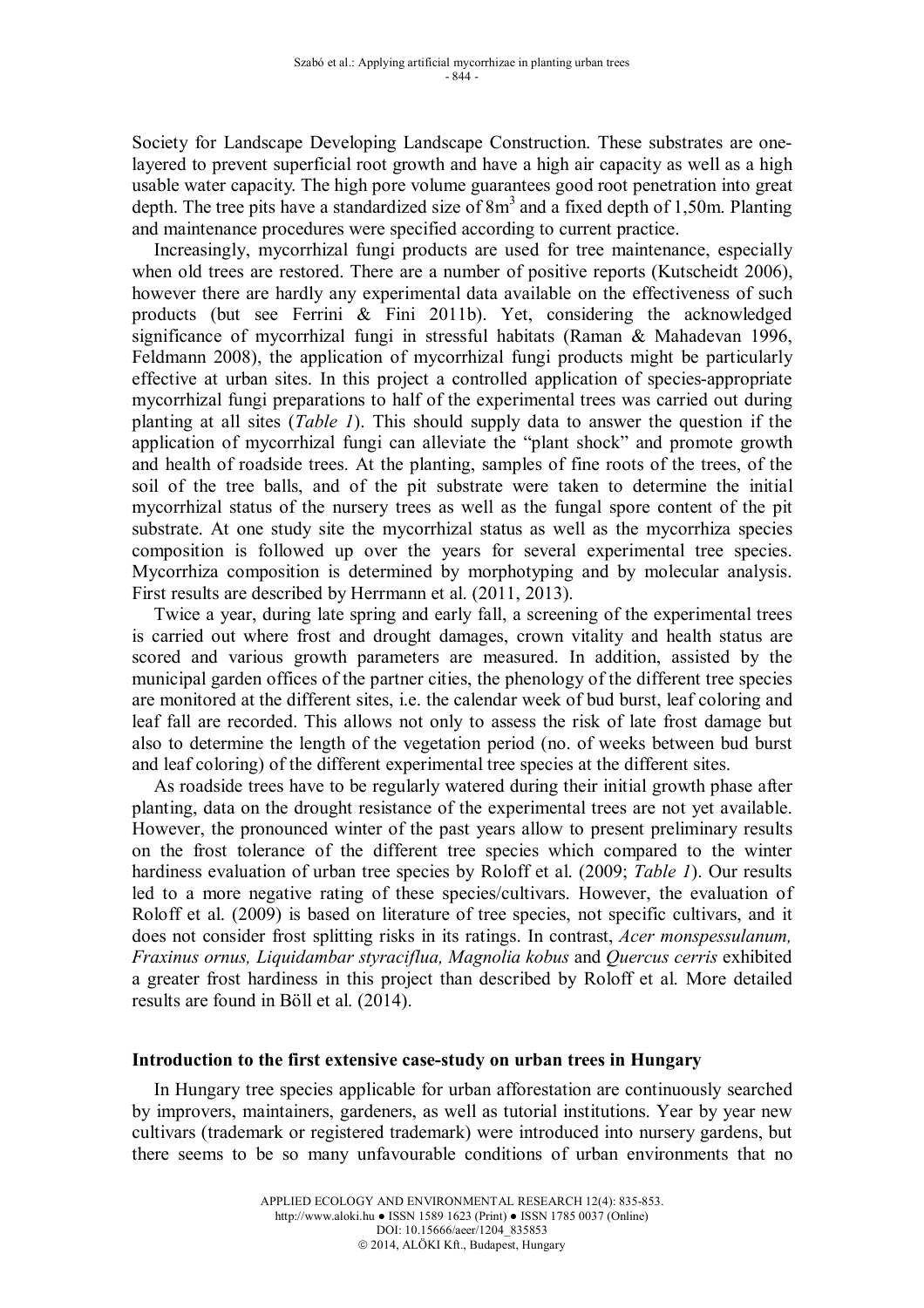species or cultivar have been found so far that fulfil all the requirements and can be applied among all environmental conditions.

In the last few years, several projects were carried out in Europe with the aim of enlarging the spectrum of tree species and cultivars applicable in urban environments. In some of these projects, several tree species were tested under urban conditions, and a set of sample plants were artificially colonised with with mycorrhizal fungi (one of such projects was introduced in the previous part). However, similar experiments on ornamental trees used in urban afforestation were not carried out in Hungary. We started a new Hungarian study in the March of 2014 with the following nine woody species, all of which may have potential roles in Hungarian urban afforestation: *Acer buergerianum, Carpinus betulus, Fraxinus ornus, Ginkgo biloba, Magnolia kobus, Platanus sp., Sorbus borbasii, Tilia tomentosa, Ulmus pumila*. The main criterion for the selection was the proper tolerance against polluted urban condition. We used oneyear-old seedlings obtained from different nurseries and forestry gardens. In our study, mycorrhizal products available in Hungary (licensed or not yet) are tested in a half-yearlong run on 75 specimens of taxa inoculated with ectomycorrhiza and 120 specimens with either only endomycorrhiza or both with ecto- and endomycorrhiza.

The main question of the study is the effect of mycorrhizal treatment on different parameters of the species examined. Three and six months after inoculations, the degree of colonization in different experimental lines and different species will be examined. We will evaluate the degree of rooting, sprouting/shooting and compare the phenological features of different treatments. In our observation we will take root samples of examined taxa from nursery gardens, forestry gardens and old trees in urban conditions and the aim of our experiments is to determine changing quality and diversity of mycorrhizal fungi during plant developing and planting from one site to the other among different climatic and soil conditions. On the other hand, we are also interested in the colonisation pattern of mycorrhizal ornamental plants in the Hungarian nursery gardens.

**Acknowledgements.** The research was supported by the project TÁMOP-4.2.1/B-09/1/KMR-2010-0005. We are grateful to Gábor M. Kovács for his valuable inspiration and advices for the Hungarian project.

### **REFERENCES**

- [1] Agerer, R. (1999): Anatomical Charcteristics of Identified Ectomycorrhizas: An Attempt Towards a Natural Classification. – In: Varma, A., Hock, B. (eds.): Mycorrhiza (2nd edn.) Springer-Verlag, Berlin, Heidelberg. pp. 633–682.
- [2] Agerer, R. (2001): Exploration types of ectomycorrhizae. A proposal to classify ectomycorrhizal mycelial systems according to their patterns of differentiation and putative ecological importance. – Mycorrhiza 11: 107–114.
- [3] Agerer, R. (2006): Fungal relationships and structural identity of their ectomycorrhizae. Mycol Prog 5: 67–107.
- [4] Appleton, B., Koci, J., French, S., Lestyan, M., Harris, R. (2003): Mycorrhizal fungal inoculation of established street trees. – J Arboric 29(2): 107–110
- [5] Azcón-Aguilar, C., Barea, J.M. (1997): Applying mycorrhizal biotechnology to horticulture: significance and potentials. – Scientia Horticulturae 68: 1-24.
- [6] Bahram, M., Köljalg, U., Kohout, P., Mirshahvaladi, S., Tedersoo, L. (2013): Ectomycorrhizal fungi of exotic pine plantations in relation to native host trees in Iran: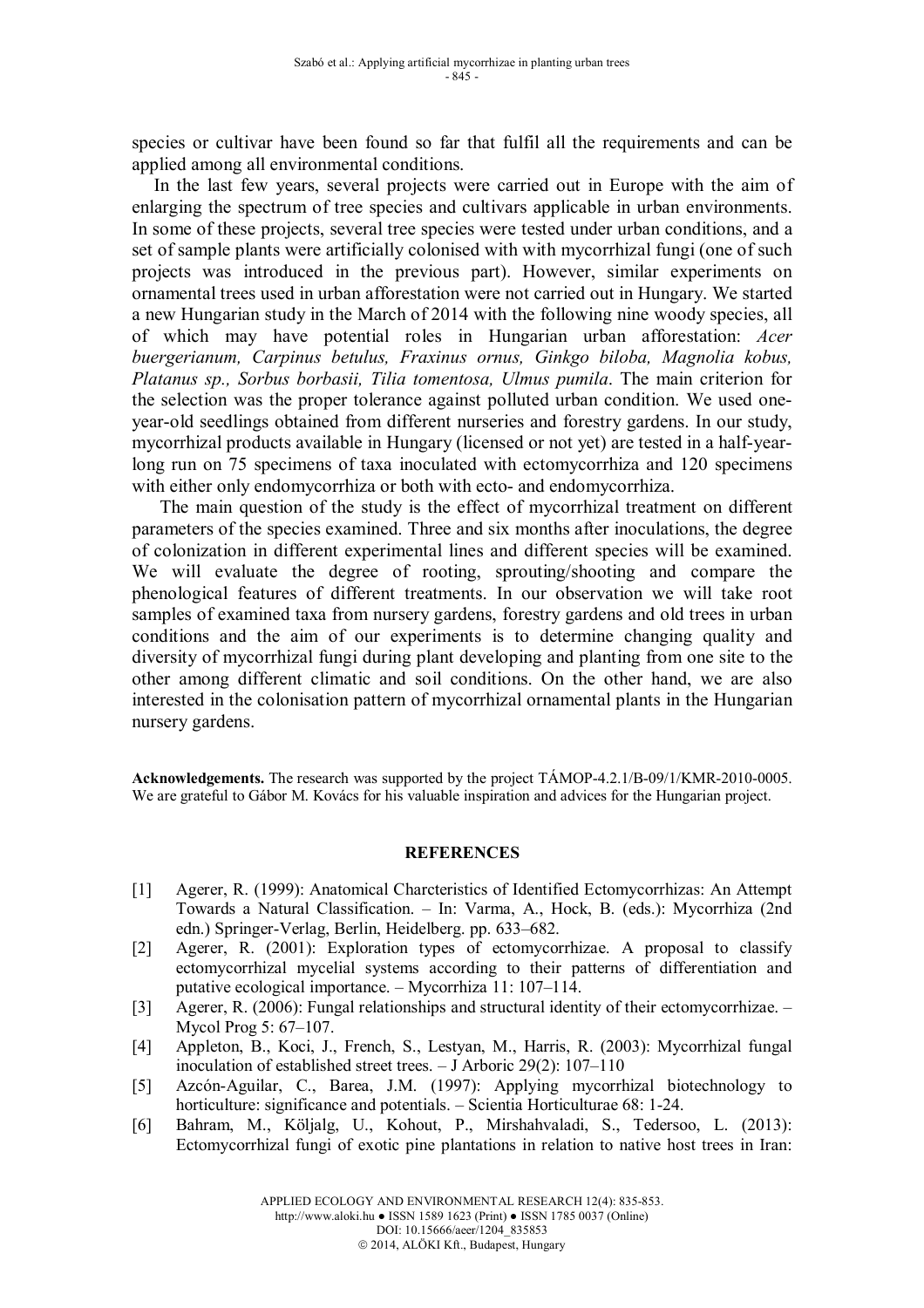evidence of host range expansion by local symbionts to distantly related host taxa. – Mycorrhiza 23: 11–19

- [7] Bainard, L.D., Klironomos, J.N., Gordon, A.M. (2011): The mycorrhizal status and colonization of 26 tree species growing in urban and rural environments. – Mycorrhiza 21  $(2): 91-6.$
- [8] Balla, I., Szucs, E., Borkowska, B., Michalczuk, B.: Evaluation the response of micropropagated peach and apple rootstocks to different mycorrhizal inocula. − In: Feldmann F, Kapulnik Y, Baar J (2008): Mycorrhiza Works, pp 126
- [9] Barrico, L., Azul, A.M., Morais, M.C., Coutinho, A.P., Freitas, H., Castro, P. (2012): Biodiversity in urban ecosystems: Plants and macromycetes as indicators for conservation planning in the city of Coimbra (Portugal). – Landscape and Urban Planning 106(1): 88- 102
- [10] Baxter, J.W., Dighton, J. (2001): Ectomycorrhizal diversity alters growth and nutrient acquisition of grey birch (Betula populifolia) seedlings in host-symbiont culture conditions. – New Phytol 152: 139–159
- [11] Baxter, J.W., Pickett, S.T.A., Carreiro, M.M., Dighton, J. (1999): Ectomycorrhizal diversity and community structure in oak forest stands exposed to contrasting anthropogenic impacts. – Can J Bot 77:771–782
- [12] Bernatzky, A. (1974): Trees on building sites. Landscape Planning 1: 255-288.
- [13] Biza, K. (2006): Várostűrő fák. − Kertészet és szőlészet, 55 évf. 7. szám
- [14] Bonfante, P. (2001): At the interface between mycorrhizal fungi and plants: the structural organization of cell wall, plasma membrane and cytoskeleton. – In: Hock B (ed): The Mycota IX – Fungal asociations. Springer, Berlin Heidelberg New York, pp. 45–62.
- [15] Bonfante, P., Genre, A. (2008): Plants and arbuscular mycorrhizal fungi: an evolutionarydevelopmental perspective. – Trends in Plant Science 13(9): 492-498.
- [16] Bothe, H., Turnau, K., Regvar, M. (2010): The potential role of arbuscular mycorrhizal fungi in protecting endangered plants and habitats. – Mycorrhiza 20: 445–457
- [17] Böll, S., Schönfeld, P., Körber, K., Herrmann, J.V. 2014. Stadtbäume im Zeichen des Klimawandels: Erste Ergebnisse aus dem Projekt "Stadtgrün 2021" und weitere Ausblicke. Jahrbuch der Baumpflege 2014, pp. 155-170.
- [18] Brundrett, M.C. (2002): Coevolution of roots and mycorrhizas of land plants. New Phytol 154: 275–304.
- [19] Brundrett, M.C. (2004): Diversity and classification of mycorrhizal associations. Biol Rev 79: 473–495.
- [20] Bucher, M. (2007): Functional biology of plant phosphate uptake at root and mycorrhiza interfaces. – New Phytol 173: 11–26.
- [21] Burford, E.P., Kierans, M., Gadd, G.M. (2003): Geomycology: fungi in mineral substrata. – Mycologist 17(3): 98–107.
- [22] Buscot, F., Munch, J.C., Charcosset, J.Y., Gardes, M., Nehls, U., Hampp, R. (2000): Recent advances in exploring physiology and biodiversity of ectomycorrhizas highlight the functioning of these symbioses in ecosystems. – FEMS Microbiol Rev 24: 601–614.
- [23] Byrd, K.B., Parker, V.T., Vogler, D.R., Cullings, K.W. (2000): The influence of clearcutting on ectomycorrhizal fungus diversity in a lodgepole pine (Pinus contorta) stand, Yellowstone National Park, Wyoming, and Gallatin National Forest, Montana. – Can J Bot 78: 149–156.
- [24] Cairney, J.W.G., Meharg, A.A. (1999) Influences of anthropogenic pollution on mycorrhizal fungal communities. – Environ Pollut 106:169–182
- [25] Calvet, C., Pinochet, J., Hernandez-Dorrego, A. Estaun, V., Camprubi, A. (2001): Field microplot performance of the peach-almond hybrid GF-677 after inoculation with arbuscular mycorrhizal fungi in a replant soil infested with root-knot nematodes. – Mycorrhiza 10, 295-300.
- [26] Cameron, D.D., Neal, A.L., van Wees, S.C.M., Ton, J. (2013): Mycorrhiza-induced resistance: more than the sum of its parts? – Trends in Plant Science 18(10): 539-545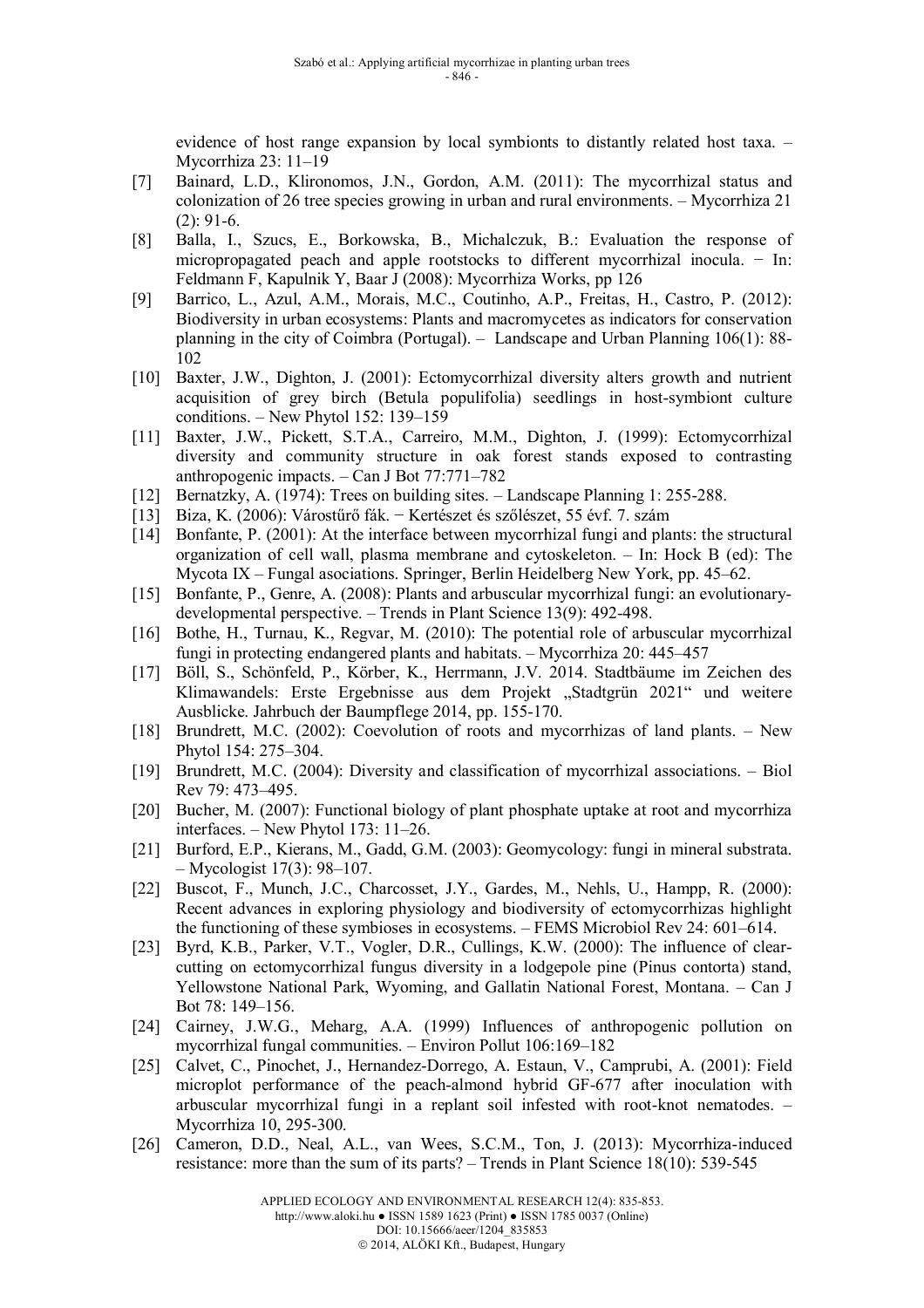- [27] Chan, W.K., Griffiths, D.A. (1991): The induction of mycorrhiza in Eucalyptus microcorys and Eucalyptus torelliana grown in Hong Kong. – For Ecol Manag 43:15–24
- [28] Chapdelaine, A., Dalpé, Y., Hamel, C., St-Arnaud, M.: Arbuscular mycorrhizal inoculation of ornamental trees in nursery. − In: Feldmann F, Kapulnik Y, Baar J (2008): Mycorrhiza Works, pp 46-55.
- [29] Cousins, J.R., Hope, D., Gries, C., Stutz, J.C. (2003): Preliminary assessment of arbuscular mycorrhizal fungal diversity and community structure in an urban ecosystem. – Mycorrhiza 13:319–326
- [30] Csérer, Gy. (1928): A város és a falu fásítása, M. Kir. Belügyminisztérium, Budapest
- [31] Cullings, K.W., Vogler, D.R., Parker, V.T., Finley, S.K. (2000): Ectomycorrhizal specificity in a mixed Pinus contorta and Picea engelmannii forest in Yellowstone National park. – Appl Environ Microbiol 66: 4988–4991.
- [32] Dahlberg, A. (2001): Community ecology of ectomycorrhizal fungi: an advancing interdisciplinary field. – New Phytol 150: 555–562.
- [33] Dahlberg, A., Jonsson, L., Nylund, J-E. (1997): Species diversity and distribution of biomass above and below ground among ectomycorrhizal fungi in an old-growth Norway spruce forest in south Sweden. – Can J Bot 75: 1323–1335.
- [34] De Román, M., Claveria, V., De Miguel, A.M. (2005): A revision of the descriptions of ectomycorrhizas published since 1961. – Mycol Res 109(10): 1063–1104.
- [35] Dearnaley, J.D.W. (2007): Further advances in orchid mycorrhizal research. Mycorrhiza 17: 475–486.
- [36] Di Pietro, M., Churin, J-L., Garbaye, J. (2007): Differential ability of ectomycorrhizas to survive drying. – Mycorrhiza 17: 547–550.
- [37] Dickie, I.A., Bolstridge, N., Cooper, J.A., Peltzer, D.A. (2010): Co-invasion by Pinus and its mycorrhizal fungi. – New Phytol 187:475–484
- [38] Egerton, Warburton, L.M., Allen, E.B. (2000): Shifts in arbuscular mycorrhizal communities along an anthropogenic nitrogen deposition gradient. – Ecol Appl 10:484– 496
- [39] Egger, K.N., Hibbett, D.S. (2004): The evolutionary implications of exploitation in mycorrhizas. – Can J Bot 82(8): 11101–1121.
- [40] Estaún, V., Pera, J., Busquets, M., Camprubí, A., Parladé, J., Calvet, C.: Efficacy of arbuscular and ectomycorrhizal fungi in a rehabilitated limestone quarry in the Mediterranean area. − In: Feldmann F, Kapulnik Y, Baar J (2008): Mycorrhiza Works, pp 237-247
- [41] Feddermann, N., Finlay, R., Boller, T., Elfstrand, M. (2010): Functional diversity in arbuscular mycorrhiza – the role of gene expression, phosphorous nutrition and symbiotic efficiency. – Fungal Ecology 3(1): 1-8.
- [42] Feldmann, F.: Mycorrhiza for plant vitality: mycorrhizal fungi as factors of integrated horticultural plant production. − In: Feldmann F; Kapulnik Y; Baar J (eds): Mycorrhiza Works. DPG Publisher Braunschweig, Germany, pp 7-17
- [43] Ferrini, F., Fini, A. (2011): Results of a long-term project using controlled mycorrhization with specific fungal strains on different urban trees. – Proceedings of the Urban Trees Research Conference 13–14 April 2011, Birmingham. pp. 39-50.
- [44] Ferrini, F., Fini, A. (2011b): Effect of mycorrhizal inoculation on growth parameters and physiology of urban trees. Veitshöchheimer Berichte aus der Landespflege, Heft 152: 97- 106.
- [45] Ferrini, F., Nicese, F.P. (2002): Response of English oak (Quercus robur L.) trees to biostimulants application in the urban environment. – J Arboric 28: 70–75
- [46] Findlay, C., Kendle, A.D. (2001): Towards a mycorrhizal application decision model for landscape management. – Landscape and Urban Planning 56(3-4): 149-160.
- [47] Fini, A., Frangi, P., Amoroso, G., Piatti, R., Faoro, M., Bellasio, C., Ferrini, F. (2011): Effect of controlled inoculation with specific mycorrhizal fungi from the urban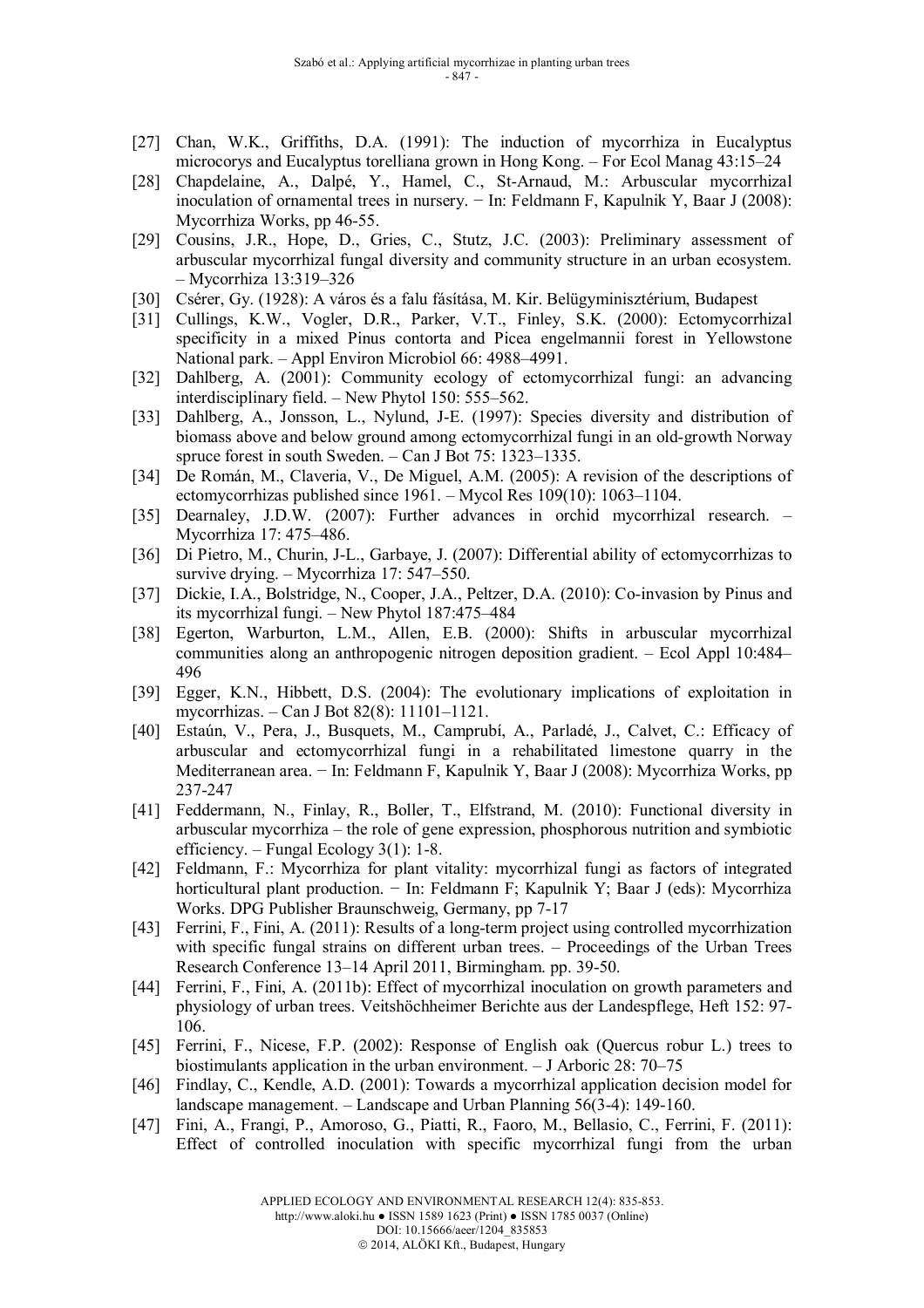environment on growth and physiology of containerized shade tree species growing under different water regimes. – Mycorrhiza 21(8): 703-19.

- [48] Gadd, G.M. (2007): Geomycology: biogeochemical transformations of rocks, minerals, metals and radionuclides by fungi, bioweathering and bioremediation. – Mycological Research 111(1)3-49
- [49] Gáper, J. (1989): The classification of ectotrophic mycorrhizas on Betula verrucosa in the urban area. – Agriculture, Ecosystems & Environment 28(1–4): 145-149
- [50] Garcia, N.A., del Pilar, Banón Árias, S., Morte, A., Sánchez-Blanco, M.J. (2011): Effects of nursery preconditioning through mycorrhizal inoculation and drought in Arbutus unedo L. plants. – Mycorrhiza 21(1): 53–64.
- [51] Gardes, M., Bruns, T.D. (1996): Community structure of ectomycorrhizal fungi in a Pinus muricata forest: above- and below-ground views. – Can J Bot 74: 1572–1583.
- [52] Gebhardt, S., Neubert, K., Wöllecke, J., Münzenburger, B., Hütl, R.F. (2007): Ectomycorrhiza communities of red oak (Quercus rubra L.) of different age in the Lusatian lignite mining district, East Germany. – Mycorrhiza 17:279–290
- [53] Gehring, C.A., Whitham, T.G. (1992) Reduced mycorrhizae on Juniperus monosperma with mistletoe: the influence of environmental stress and tree gender on a plant parasite and a plant–fungal mutualism. – Oecologia 89: 298–303
- [54] Gianinazzi, S., Gollotte, A., Binet, M.N., van Tuinen, D., Redecker, D., Wipf, D. (2010): Agroecology: the key role of arbuscular mycorrhizas in ecosystem services. – Mycorrhiza 20: 519-30.
- [55] Gianinazzi, H., Schuepp, H., Barea, J. M., Haselwandter, K. (eds.), (2002). Mycorrhiza Technology in Agriculture: from Genes to Bioproducts. − Birkhäuser, Switzerland.
- [56] Gilman, E.F. (2001): Effect of nursery production method, irrigation, and inoculation with mycorrhizae-forming fungi on establishment of Quercus virginiana. – J Arboric 27: 30–39
- [57] Gosling, P., Hodge, A., Goodlass, G., Bending, G.D. (2006): Arbuscular mycorrhizal fungi and organic farming. – Agriculture, Ecosystems & Environment 113(1–4): 17-35.
- [58] Grunze, N., Willmann, M., Nehls, U. (2004): The impact of ectomycorrhiza formation on monosaccharide transporter gene expression in poplar roots. – New Phytol 164: 147–155.
- [59] Harley, J.L., Harley, E.L. (1987): A check-list of mycorrhiza in the British flora. New Phytol 105: 1–102.
- [60] Haselwandter, K., Bowen, G.D. (1996): Mycorrhizal relations in trees for agroforestry and land rehabilitation. – Forest Ecology and Management 81(1–3): 1-17
- [61] Herrmann, J.V., Saftenberger-Geis, A., Böll, S. (2011): Mykorrhiza-Pilze als Antistressfaktor bei Stadtbäumen? AFZ – Der Wald (Forstpraxis) Heft 8, 41-45.
- [62] Herrmann, J.V., Saftenberger-Geis, A., Adelhardt, M., Strzedulla, B., Wolf, S., Treffny, M., Böll, S. (2013): Einsatz von Mykorrhiza-Pilzpräparaten im Projekt "Stadtgrün 2021".– 31. Osnabrücker Baumpflegetage 2013: 41-51.
- [63] Hildebrandt, U., Regvar, M., Bothe, H. (2007): Arbuscular mycorrhiza and heavy metal tolerance. – Phytochemistry 68(1): 139-146.
- [64] Horton, T.R., Bruns, T.D. (2001): The molecular revolution in ectomycorrhizal ecology: peeking into the black-box. – Mol Ecol 10: 1855–1871.
- [65] Jakobsen, I. (2004): Hyphal fusion to plant species connections giant mycelia and community nutrient flow. – New Phytol 164: 4–7.
- [66] Johnson, N.C., Hoeksema, J.D., Bever, J.D., Chaudhary, V.B., Gehring, C., Klironomos, J., Koide, R., Miller, R.M., Moore, J., Moutoglis, P., Schwartz, M., Simard, S., Swenson, W., Umbanhowar, J., Wilson, G., Zabinski, C. (2006): From Lilliput to Brobdingnag: extending models of mycorrhizal function across scales. – BioScience 56(11): 889–900.
- [67] Jones, M.D., Durall, D.M., Cairney, J.W.G. (2003): Ectomycorrhizal fungal communities in young forest stands regenerating after clearcut logging. – New Phytol 157:399–422
- [68] Jumpponen, A. (2001): Dark septate endophytes are they mycorrhizal? Mycorrhiza 11: 207–211.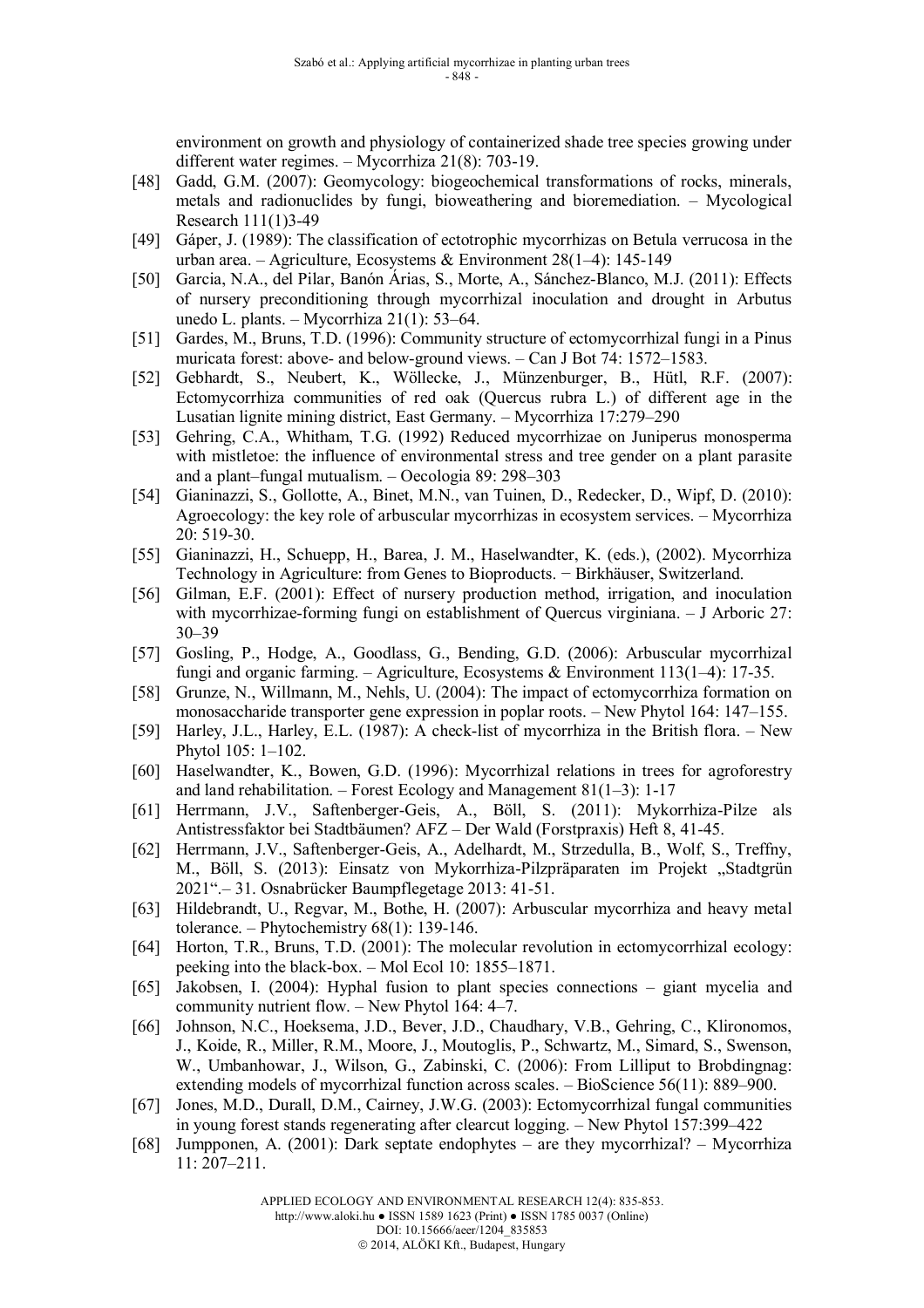- [69] Jumpponen, A., Jones, K.L. (2010): Seasonally dynamic fungal communities in Quercus macrocarpa phyllosphere differ among urban and rural environments. – New Phytol 186:496–513
- [70] Jumpponen, A., Jones, K.L., Mattox, J.D., Yeage, C. (2010): Massively parallel 454 sequencing of fungal communities in Quercus spp. ectomycorrhizas indicates seasonal dynamics in urban and rural sites. – Mol Ecol 19(Suppl. 1): 41–53
- [71] Kapoor, R., Sharma, D., Bhatnagar, A. K. (2008). Arbuscular mycorrhizae in micropropagation systems and their potential applications. − Scientia Horticulturae 116, 227-239.
- [72] Karliński, L., Jagodziński, A.M., Leski, T., Butkiewicz, P., Brosz, M., Rudawska, M. (2014): Fine root parameters and mycorrhizal colonization of horse chestnut trees (Aesculus hippocastanum L.) in urban and rural environments. – Landscape and Urban Planning 127: 154-163
- [73] Karpati, A.S., Handel, S.N., Dighton, J., Horton, T.R. (2011): Quercus rubra-associated ectomycorrhizal fungal communities of disturbed urban sites and mature forests. – Mycorrhiza 21(6): 537-547
- [74] Khan, A.G. (2001): Relationships between chromium biomagnification ratio, accumulation factor, and mycorrhizae in plants growing on tannery effluent-polluted soil. – Environment International 26: 417-423.
- [75] Khan, A.G., Kuek, C., Chaudhry, T.M., Khoo, C.S., Hayes, W.J. (2000): Role of plants, mycorrhizae and phytochelators in heavy metal contaminated land remediation. – Chemosphere 41: 197–207.
- [76] Knapp, G.D., Pintye, A., Kovács, G.M. (2012): The dark side is not fastidious dark septate endophytic fungi of native and invasive plants of semiarid sandy areas. – PLoS ONE 7: e32570.
- [77] Kohout, P., Sýkorová, Z., Bahram, M., Hadincová, V., Albrechtová, J., Tedersoo, L., Vohník, M. (2011): Ericaceous dwarf shrubs affect ectomycorrhizal fungal community of the invasive Pinus strobes and native Pinus sylvestris in a pot experiment. – Mycorrhiza 21: 403–412.
- [78] Koide, R.T., Mosse, B. (2004): A history of research on arbuscular mycorrhiza. Mycorrhiza 14: 145–163.
- [79] Koltai, H., Meir, D., Resnick, N., Shlomo, E. (2008): Application of Mycorrhiza to Ornamental Horticulture Crops. – In: Feldmann F; Kapulnik Y; Baar J (eds): Mycorrhiza Works. DPG Publisher Braunschweig, Germany. pp 39-45.
- [80] Kuhns, L.J. (1980): Potential benefits of mycorrhizae in the urban environment. Metro Tree Improvement Alliance (METRIA) Proc 3: 77-82. Landeweert R, Hoffland E., Finlay RD, Kuyper TW, van Breemen N (2001): Linking plants to rocks: ectomycorrhizal fungi mobilize nutrients from minerals. – Tree 16: 248–253.
- [81] Kutscheidt, J. (2006): Vitalisierende Pilze Praktische Anwendung bei der Baumpflanzung und der Baumsanierung. – bi-GaLaBau 1+2: 38-42.
- [82] Landeweert, R., Hoffland, E., Finlay, R.D., Kuyper, T.W., van Breemen, N. (2001): Linking plants to rocks: ectomycorrhizal fungi mobilize nutrients from minerals. – TREE 16: 248–253.
- [83] Lanthier, M. (2009): Mycorrhizal inoculation of nursery trees: benefits for arborists. North Okanagan Organics Association Workshops on Soil Biology,
- [84] Lee, E.H., Eo, J.K., Ka, K.H., Eom, A.H. (2013): Diversity of Arbuscular Mycorrhizal Fungi and Their Roles in Ecosystems. − Mycobiology 41(3): 121-125.
- [85] Lian, C., Narimatsu, M., Nara, K., Hogetsu, T. (2006): Tricholoma matsutake in a natural Pinus densiflora forest: correspondence between above- and below-ground genets, association with multiple host trees and alteration of existing ectomycorrhizal communities. − New Phytol 171: 825–836.
- [86] Linderman, R. G. (2008): Mycorrhiza effects on production of giant pumpkins. − In: Feldmann, F., Kapulnik, Y., Baar, J. Mycorrhiza Works, pp 97-111.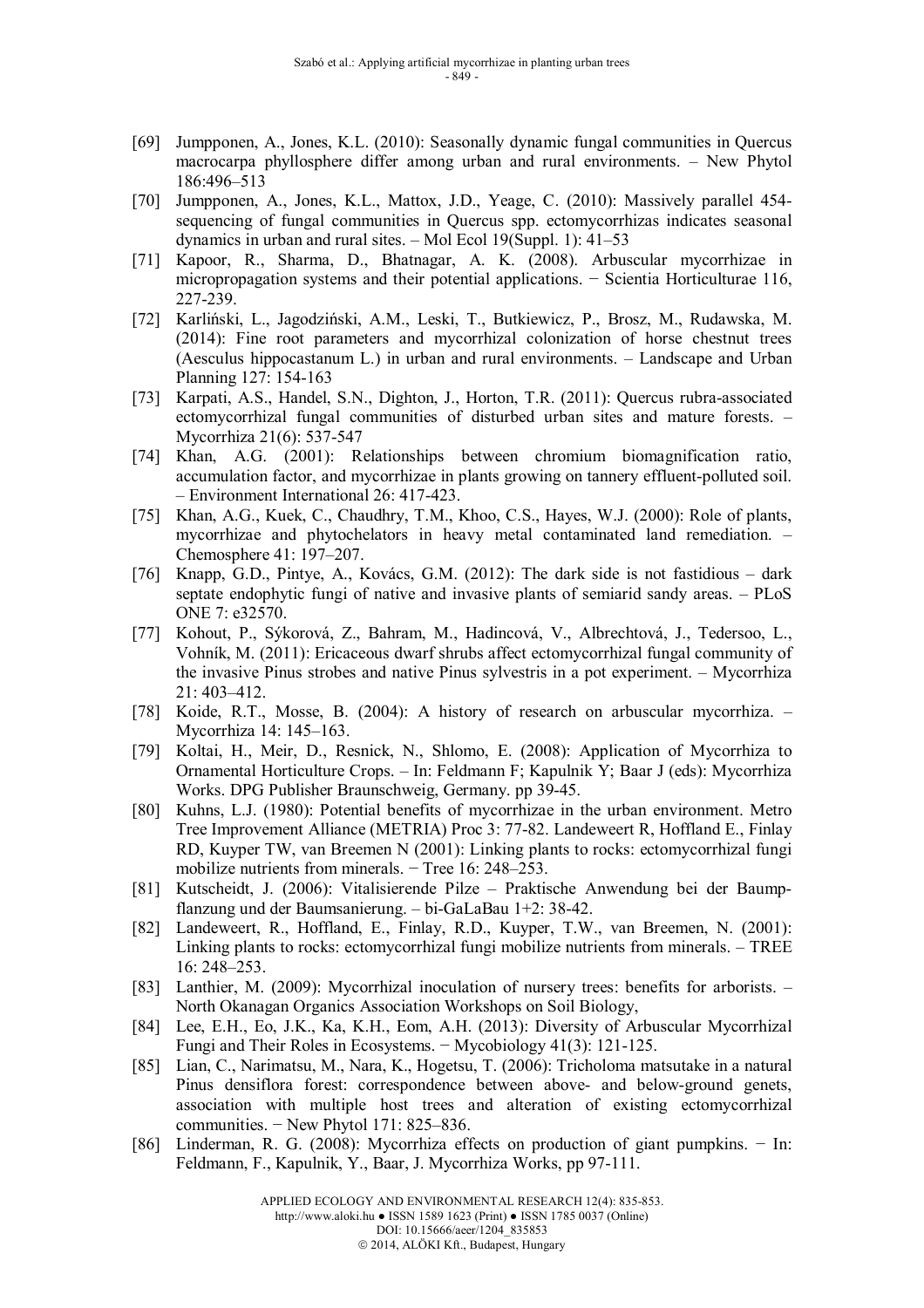- [87] Lothamer, K., Brown, S.P., J. D. Mattox, J.D., Jumpponen, A. (2014): Comparison of root-associated communities of native and non-native ectomycorrhizal hosts in an urban landscape. − Mycorrhiza 24:267–280
- [88] Maia, L.C., Yano, A.M., Kimbrough, J.W. (1996): Species of Ascomycota forming ectomycorrhizae. – Mycotaxon 57: 371–390.
- [89] Millard, P., Sommerkorn, M., Grelet, G-A. (2007): Environmental change and carbon limitation in trees: a biochemical, ecophysiological and ecosystem appraisal. − New Phytol 175: 11–28.
- [90] Miransari, M., Bahrami, H.A., Rejali, F., Malakouti, M.J. (2009): Effects of arbuscular mycorrhiza, soil sterilization, and soil compaction on wheat (Triticum aestivum L.) nutrients uptake. – Soil and Tillage Research 104(1): 48-55
- [91] Mohan, J.E., Cowden, C.C., Baas, P., Dawadi, A., Frankson, P.T., Helmick, K., Hughes, E., Khan, S., Lang, A., Machmuller, M., Taylor, M., Witt, C.A. (2014): Mycorrhizal fungi mediation of terrestrial ecosystem responses to global change: mini-review. − Fungal Ecology 10. 3-19
- [92] Molina, R., Massicotte, H., Trappe, J.M. (1992): Specificity phenomena in mycorrhizal symbiosis: community-ecological consequences and practical implications. – In: Allen MF (ed.): Mycorrhizal functioning. Chapman&Hall: London, UK. pp. 357–423.
- [93] Moreno-Espíndola, I.P., Rivera-Becerril, F., Ferrara-Guerrero, M.D.J., León-González, F.D. (2007): Role of root-hairs and hyphae in adhesion of sand particles. − Soil Biol Biochem 39: 2520–2526.
- [94] Nadeem, S.M., Ahmad, M., Zahir, Z.A., Javaid, A., Ashraf, M. (2014): The role of mycorrhizae and plant growth promoting rhizobacteria (PGPR) in improving crop productivity under stressful environments − Biotechnology Advances 32(2): 429-448
- [95] Newbound, M., Mccarthy, M.A., Lebel, T. (2010): Fungi and the urban environment: A review − Landscape and Urban Planning 96(3): 138-145
- [96] Newsham, K.K., Upson, R., Read, D.J. (2009): Mycorrhizas and dark septate root endophytes in polar regions. – Fungal Ecol 2: 10–20.
- [97] O'Hanlon, R., Harrington, T.J. (2012) Similar taxonomic richness but different communities in native forests and non-native plantation forests. – Mycorrhiza 22:371– 382
- [98] O'Hanlon, R., Harrington, T.J., Berch, S.M., Outerbridge, R.A. (2013): Comparisons of macrofungi in plantations of Sitka spruce (Picea sitchensis) in its native range (British Columbia, Canada) versus non-native range (Ireland and Britain) show similar richness but different species composition. − Can J For Res 43: 450–458
- [99] Ortas, I. (2008): Field Trials on Mycorrhizal Inoculation In the Eastern Mediterranean Horticultural Region. – In: Feldmann, F., Kapulnik, Y., Baar, J. (2008): Mycorrhiza Works, DPG Publisher Braunschweig, Germany. pp 56-77.
- [100] Ortaş, I., Akpinar, A., Coskan, A., Demirbas, A. (2004). Producing mycorrhizal seedling for sustainable agriculture. – Short Presentation In 8th meeting of COST Action 3.83 (Exploring and exploiting the natural AM fungus diversity in stressed soil—plant system (from molecular techniques to biotechnological tools); 61.
- [101] Ott, T., Fritz, E., Polle, A., Schützendübel, A. (2002): Characterisation of antioxidative systems in the ectomycorrhiza-building basidiomycete *Paxillus involutus* (Bartsch) Fr. and its reaction to cadmium. – FEMS Microbiol Ecol 42: 359–366.
- [102] Paul, L.R., Chapman, B.K., Chanway, C.P. (2007): Nitrogen fixation associated with Suillus tomentosus tuberculate ectomycorrhizae on Pinus contorta var. latifolia. − Ann Bot 99(6): 1101–1109.
- [103] Pauleit, S., Jones, N., Garcia-Martin, G., Garcia-Valdecantos, J.L., Rivière, L.M., Vidal-Beaudet, L., Bodson, M., Randrup, T.B. (2002): Tree establishment practice in towns and cities – Results from a European survey. − Urban For. Urban Green. 1: 83–96
- [104] Peterson, R.L., Piché, Y., Plenchette, C. (1984): Mycorrhizae and their potential use in the agricultural and forestry industries. − Biotech Advs. 2: 101- 120.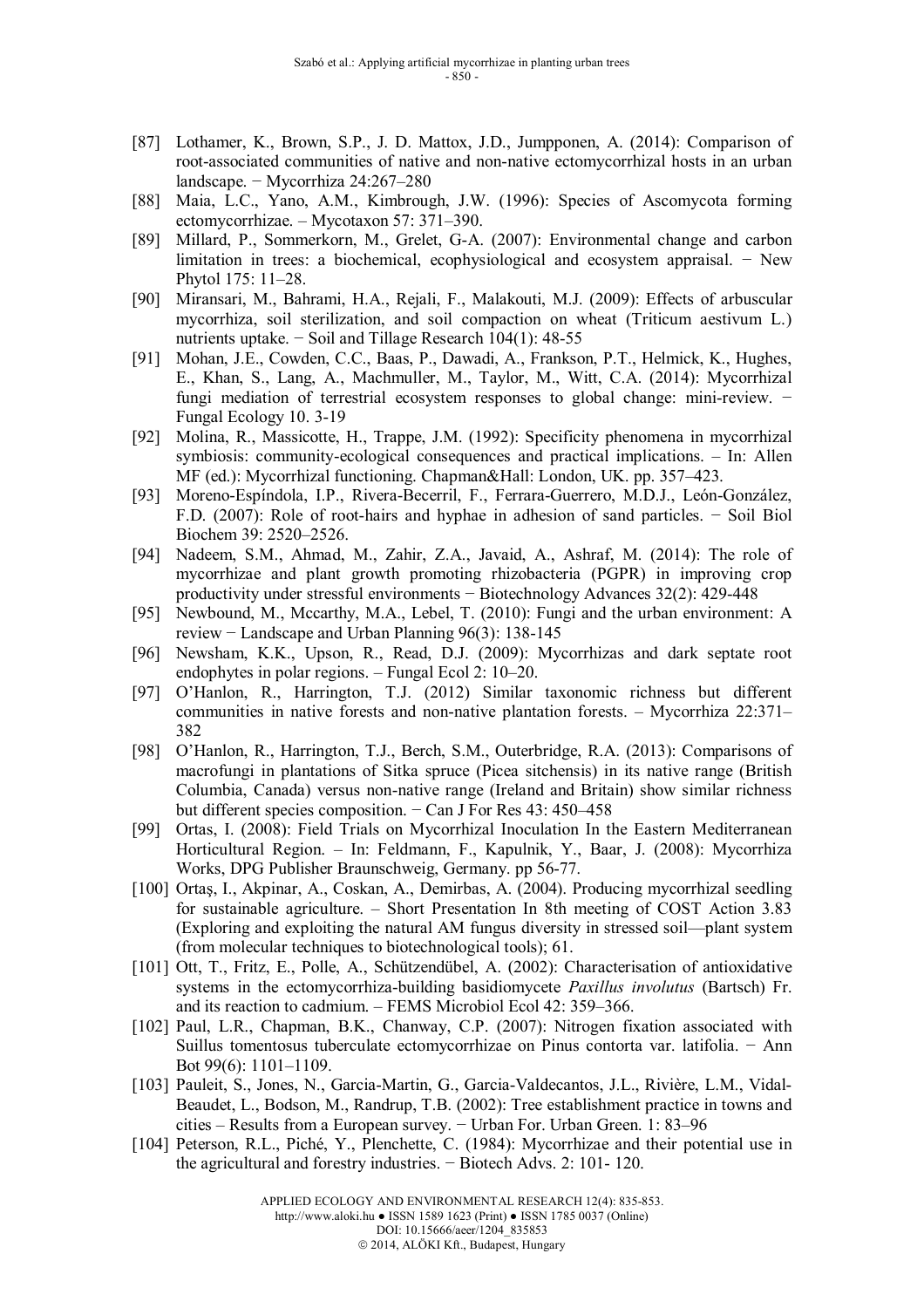- [105] Polanco, M.C., Zwiazek, J.J., Voicu, M.C. (2008): Responses of ectomycorrhizal American elm (Ulmus americana) seedlings to salinity and soil compaction. − Plant Soil 308: 189–200
- [106] Pozo, M.J., Azcón-Aguilar, C. (2007): Unraveling mycorrhiza-induced resistance. − Curr Opin Plant Biol 10: 393–398.
- [107] Pringle, A., Bever, J.D., Gardes, M., Parrent, J.L., Rillig, M.C., Klironomos, J.N. (2009): Mycorrhizal symbioses and plant invasions. − Annu Rev Ecol Evol Syst 40: 699–715.
- [108] Radó, D. (1981): Fák a betonrengetegben, Mezőgazdasági Kiadó, Budapest
- [109] Raman, N., Mahadevan, A. (1996): Mycorrhizal research a priority in agriculture. − In: K. G. Mukerji (Ed.): Concepts in Mycorrizal Research, pp.41-75.
- [110] Rao, B., Marx, D.H., Jeffers, B. (2006): Response of oaks and elm to soil inoculations with mycorrhizal fungi and rhizobacteria in a nursery. − Arboric Urban For 32: 62–66.
- [111] Rasmussen, H.N. (2002): Recent developments in the study of orchid mycorrhiza. Plant Soil 244: 149–163.
- [112] Ravnskov, S., Jakobsen, I. (1999). Effects of Pseudomonas fluorescens DF57 on growth and P-uptake of two arbuscular mycorrhizal fungi in symbiosis with cucumber. − Mycorrhiza 8 (6), 329-334.
- [113] Raymund, R. (1934): Magyar Kertek, A Kertművészet Magyarországon, Magyar Könyvbarátok, A Királyi Egyetemi Nyomda, Budapest
- [114] Roloff, A., Korn, S., Gillner, S. (2009). The climate-species-matrix to select tree species for urban habitats considering climate change. – Urban Forestry and Urban Greening 8: 295-308.
- [115] Rooney, D.C., Killham, K., Bending, G.D., Baggs, E., Weih, M., Hodge, A. (2009): Mycorrhizas and biomass crops: opportunities for future sustainable development. − Trends in Plant Science 14(10): 542-549
- [116] Rosling, A., Lindahl, B.D., Finlay, R.D. (2004): Carbon allocation to ectomycorrhizal roots and mycelium colonising different mineral substrates. − New Phytol 162: 795–802.
- [117] Schaefer, V.H. (2011): Remembering our roots: a possible connection between loss of ecological memory, alien invasions and ecological restoration. − Urban Ecosyst 14: 35– 44.
- [118] Schmidt, G. (szerk) (2003): Növények a kertépítészetben, Mezőgazda Kiadó, 243-251 o.
- [119] Schmidt, G., Honfi, P. (2006): Budapesti fák élete és halála. − Budapest folyóirat 29. évf. 7. sz. 2-6. o.
- [120] Schneider, C.; Feldmann F (2007). Qualität von Mykorrhizapräparaten. bi Galabau 1-2, 3-6.
- [121] Schüßler, A., Schwarzott, D., Walker, C. (2001): A new fungal phylum, the Glomeromycota: phylogeny and evolution. − Mycol Res 105(12): 1413–1421
- [122] Selosse, M-A., Le Tacon, F. (1998): The land flora: a phototroph–fungus partnership? − Tree 13(1): 15–20.
- [123] Selosse, M-A., Richard, F., He, X., Simard, S.W. (2006): Mycorrhizal networks: des liaisons dangereuses? − Tree 21(11): 621–628.
- [124] Simard, S.W., Beiler, K.J., Bingham, M.A., Deslippe, J.R., Philip, L.J., Teste, F.P. (2012): Mycorrhizal networks: Mechanisms, ecology and modelling. – Fungal Biology Reviews 26(1): 39-60.
- [125] Smith, S.E., Read, D.J. (2009): Mycorrhizal Symbiosis.  $(3<sup>rd</sup>$  edn.) Academic Press, San Diego, USA.
- [126] Stabler, L.B., Martin, C.A., Stutz, J.C. (2001): Effect of urban expansion on arbuscular mycorrhizal fungal mediation of landscape tree growth. − Journal of Arboriculture 27 (4): 193-202
- [127] Straker, C.J. (1996): Ericoid mycorrhiza: ecological and host specificity. − Mycorrhiza 6: 215–225.
- [128] Strullu-Derrien, C., Strullu, D-G. (2007): Mycorrhization of fossil and living plants. − Cr Rev Palevol 6: 483–494.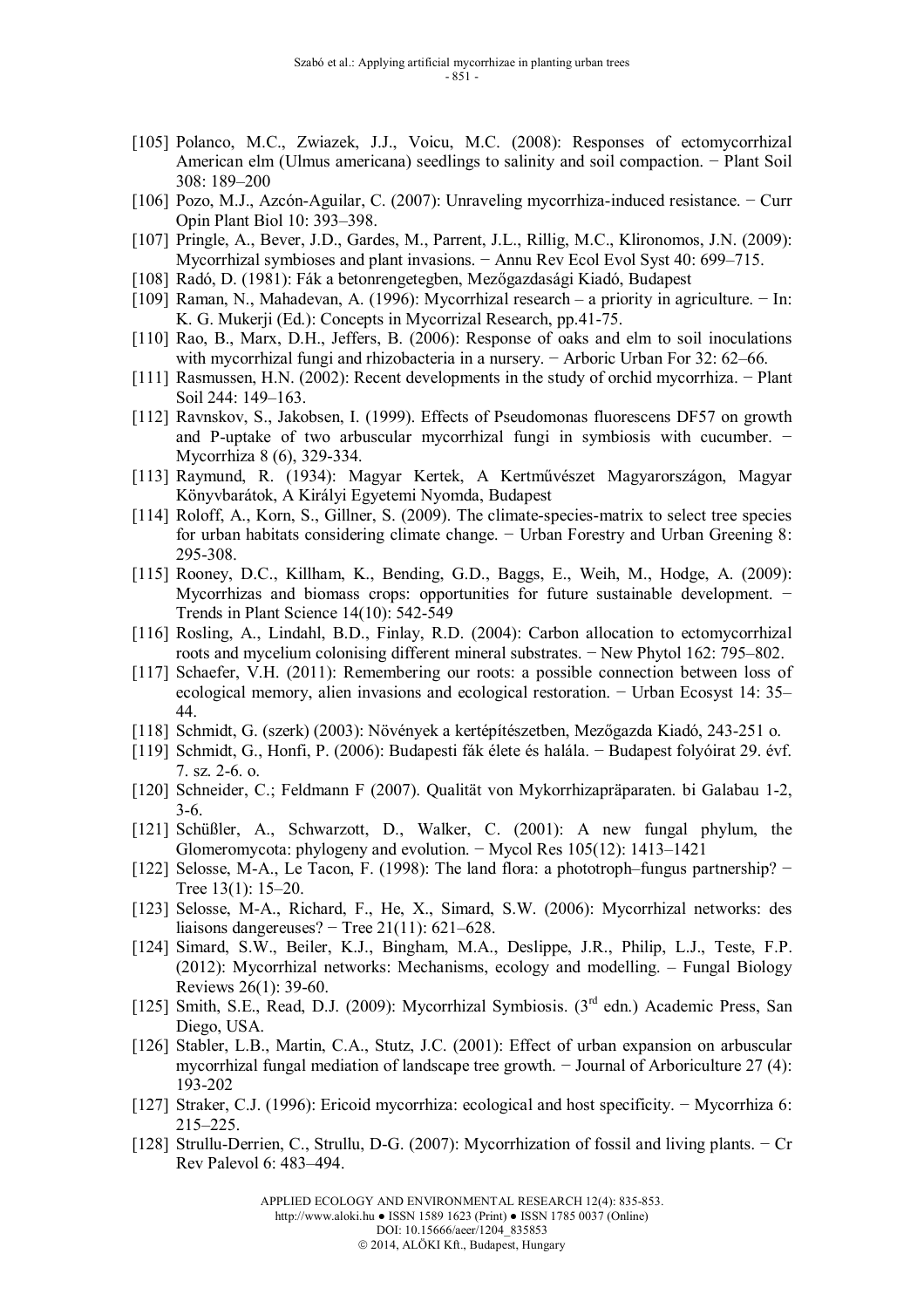- [129] Stützer, M., Watzke, R., Johne, S.: Increase of yield and quality in asparagus production after inoculation with AMF. – In: Feldmann, F., Kapulnik, Y., Baar, J. (2008): Mycorrhiza Works DPG Publisher Braunschweig, Germany. pp 87-96
- [130] Takács, T., Biró, I., Németh, T., Vörös, I.: Selection and application of infective and effective AMF strains for phytoremediation of metal contaminated soils. − In: Feldmann, F., Kapulnik, Y., Baar, J. (2008): Mycorrhiza Works. pp 267-288
- [131] Tarvainen, O., Strömmer, R., Markkola, A. (2011): Urban forest regeneration: Responses of Scots pine seedlings to partial humus removal in mid-boreal N-enriched forests. − Landscape Urban Plan 102(4): 209-214.
- [132] Taylor, D.L., Bruns, T.D., Leake, J.R., Read, D.J. (2002): Mycorrhizal specificity and function in mycoheterotrophic plants. – In: Varma A, Hock B (eds.): Mycorrhiza. (2nd edn.) Springer-Verlag, Berlin, Heidelberg. pp. 375–413.
- [133] Tedersoo, L., Suvi, T., Beaver, K., Köljalg, U. (2007): Ectomycorrhizal fungi of the Seychelles: diversity patterns and host shifts from the native Vateriopsis seychellarum (Dipterocarpaceae) and Intsia bijuga (Caesalpiniaceae) to the introduced Eucalyptus robusta (Myrtaceae), but not Pinus caribea (Pinaceae). − New Phytol 175: 321–333
- [134] Tibbett, M., Sanders, F.E., Cairney, J.W.G. (2002): Low-temperature-induced changes in trehalose, mannitol and arabitol associated with enhanced tolerance to freezing in ectomycorrhizal basidiomycetes (Hebeloma spp.). − Mycorrhiza 12: 249–255.
- [135] Timonen, S., Kauppinen, P. (2008): Mycorrhizal colonisation patterns of Tilia trees in street, nursery and forest habitats in southern Finland. – Urban Forestry & Urban Greening 7(4):265-276.
- [136] Trappe, J.M. (1987): Phylogenetic and ecologic aspects of mycotrophy in the angiosperms from an evolutionary standpoint. – In: Safir, G.R. (ed): Ecophysiology of VA mycorrhizal plants. Boca Raton, FL, USA: CRC Press. pp. 5–25.
- [137] Trappe, J.M. (2005): A.B. Frank and mycorrhizae: the challenge to evolutionary and ecologic theory. − Mycorrhiza 15(4): 277–281.
- [138] Triparthi, P., Khare, P.K. (2012): Occurence of vesicular arbuscular mycorrhizal fungi in tropical forest communities of India. Applied Ecology and Environmental Research 10(4): 561-571.
- [139] Trocha, L.K., Kałucka, I., Stasińska, M., Nowak, W., Dabert, M., Leski, T., Rudawska, M., Oleksyn, J. (2012): Ectomycorrhizal fungal communities of native and non-native Pinus and Quercus species in a common garden of 35-year-old trees. − Mycorrhiza 22(2): 121-34.
- [140] Tschirner, E., Brandt, C., Deininger, D.: Benefits of Mycorrhiza Inoculation of Trees and Bushes at Roadsides. − In: Feldmann, F., Kapulnik, Y., Baar, J. (2008): Mycorrhiza Works DPG Publisher Braunschweig, German. pp. 295-303
- [141] Turrini, A., Giovannetti, M. (2012): Arbuscular mycorrhizal fungi in national parks, nature reserves and protected areas worldwide: a strategic perspective for their in situ conservation. – Mycorrhiza 22:81–97.
- [142] Tyburska, J., Frymark-Szymkowiak, A., Kulczyk-Skrzeszewska, M., Kieliszewska-Rokicka, B. (2013): Mycorrhizal status of forest trees grown in urban and rural environments in Poland. − Ecological Questions 18(1): 49–57
- [143] Vajna, L. (2012): A kínai körte magyarországi térhódításának növényvédelmi következményei (1) (2). − Szép Kertek, XIV. évf. 4-5 szám
- [144] Varghese, L. (2000). Organic vegetables issues and strategies a review. − Agricultural Reviews 21 (4), 211-222
- [145] Vauramo, S., Setälä, H. (2010): Urban belowground food-web responses to plant community manipulation – Impacts on nutrient dynamics. − Landscape and Urban Planning 97: 1–10
- [146] Vellinga, E.C., Wolfe, B.E., Pringle, A. (2009): Global patterns of ectomycorrhizal introductions. − New Phytol 181: 960–973